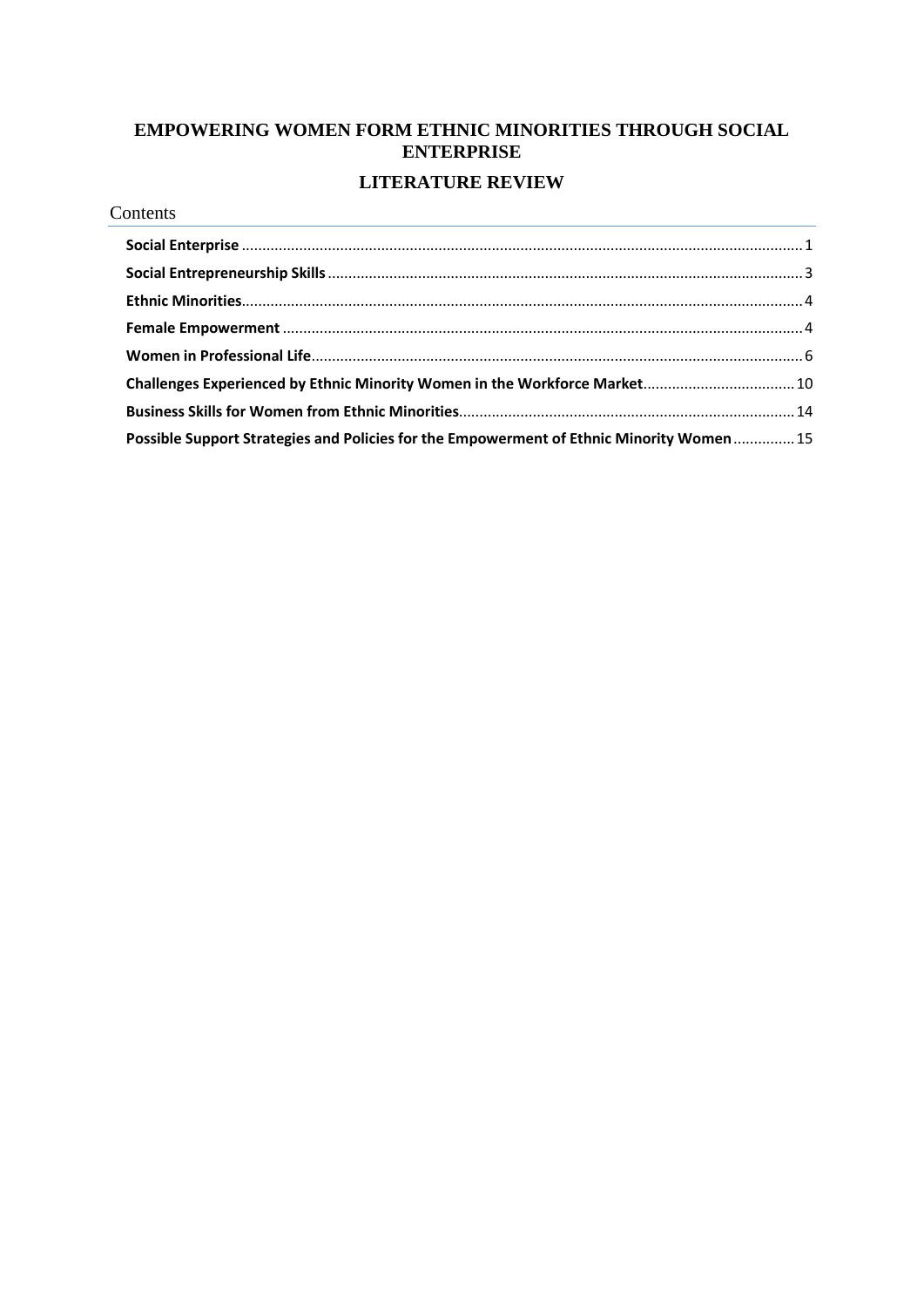## Introduction

A social enterprise (SE) has a different reason for existence. Social enterprise organizations are trying to produce innovative policies in the fields of poverty, unemployment, hunger, housing, health, education, and human rights - the main social problem areas of today, which are broad social policy issues. Social enterprise organizations could be voluntary community organizations and are expressed in many ways as non-profit organizations or NGOs. Social entrepreneurship emerged with the idea of creating solutions to social problems from the perspective of entrepreneurship. In particular, it includes practices for creating innovative and creative solutions to social problems related to poverty, education, environmental problems, ecological agriculture, disadvantaged groups, children, the elderly, people with disabilities, street animals, etc. In recent years, there has been a growing interest in social enterprises by different organizations, groups, and individuals.

This report seeks to understand how women from ethnic minorities could be empowered through social enterprises. To do so four key areas will be explored. Firstly, to lay the foundations, this report will address the wide range of Social Enterprise and Ethnic Minority definitions to identify the specific definition relevant o the project objectives regarding social enterprises for women from ethnic minorities. Secondly, this report will look at female empowerment globally by individual regions to understand the conditions necessary for the emergence of a Social Enterprise sector. Thirdly, it will examine women in professional life to understand the current situation of female employees in the business market. Fourthly, and most importantly, this report will examine the challenges experienced by ethnic minority women in the workforce market, possible barriers for the access to the labour market, business skills for women from ethnic minorities, possible support strategies and policies for the empowerment of ethnic minority women and training needs for women from ethnic minorities in social enterprises.

## <span id="page-1-0"></span>Social Enterprise

Social entrepreneurs and social enterprises have been in existence for many centuries, but have come into prominence in recent decades when the particular label of "social entrepreneur" has been intentionally used to identify them (Poon, 2011). A social enterprise, essentially, is a process in which individuals "create or transform institutions to develop solutions for social problems" (Bornstein & Davis, 2010, p.10). Mair and Marti (2006, p. 37) define social enterprise as "a process that contains the combination and innovative use of resources with a view to facilitating social change and/or pursuing opportunities to address social needs". They suggest that the process has three elements:

- (a) creating value by combining the resources in new ways,
- (b) encouraging social change or searching for and using opportunities to meet social needs,
- and (c) offering services and products and creating new organizations.

The main purpose of Social Entrepreneurship (SE) and Social Business (SB) is to shrink vulnerabilities and search for social equalities worldwide. The main question is to find opportunities and innovative sustainable business models that help to solve societal needs. (Barki, Comini, Cunliffe, Hart & Rai, 2015). Social entrepreneurs play the role of change agents in the social sector by (Sivathanu & Bhise, 2013):

• Adopting a mission to create and sustain social value (not just private value),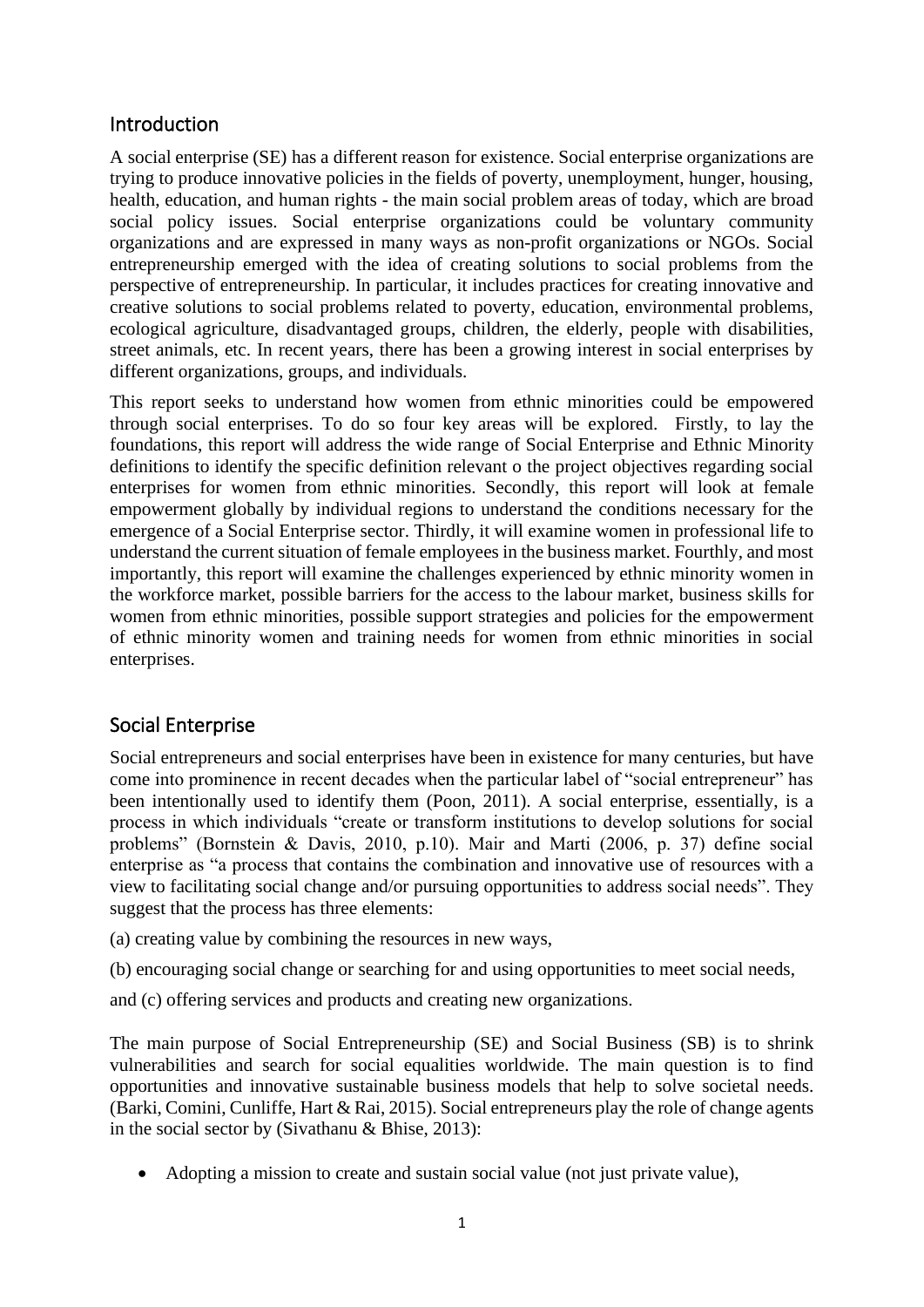- Recognizing and relentlessly pursuing new opportunities to serve that mission,
- Engaging in the process of continuous innovation, adaptation, and learning,
- Acting boldly without being limited by resources currently in hand,
- Exhibiting a heightened sense of accountability to the constituencies served and for the outcomes created.

Social enterprises have emerged as an effective tool to deliver policy objectives in two key areas of social and economic policy: service delivery and social inclusion.

*Service delivery*. Social enterprises may operate in the provision of welfare services to specific groups of individuals or within a spatially defined community. The participatory nature of social enterprises presents distinctive advantages in its capacity to engage stakeholders in the design and delivery of services, contribute non-monetary resources, identify gaps in service provision and pioneer new services leading to social cohesion.

*Social inclusion*. Recent forms of social enterprises facilitate social inclusion through workforce integration of marginalized people (eg. long term unemployed, disabled, minorities, etc) by combining training and skills development through temporary and/or permanent employment in business with the social dimension that trades in the market (OECD, 2019).

London and Morfopoulos (2010), on the other hand, argue that social enterprise emerges when individuals take action to ensure social welfare, and state that social entrepreneurs who carry out this process serve as a bridge between social needs and available resources. According to the authors, some examples of social enterprise activities can be as follows (London & Morfopoulos, 2010):

- Doing protests to draw attention to environmental pollution,
- Opening meal center for the homeless and poor,
- Marching to draw attention to the ever-spreading diseases in the society,
- Creating a group of volunteer doctors to help countries experiencing doctor shortage,
- Creating a group of volunteer teachers to help countries that have poor educational activities,
- Organizing book-reading events to establish school libraries,

Encouraging an innovative society requires a change in the dominant mentality in society and social entrepreneurs play a key role in carrying such changes into effect. Members of a society have a lot of pre-existing beliefs and maintain established behavioral patterns that are no longer relevant to today's global society and hinder the progress of some groups (e.g. the poor, disabled) according to their perceived disadvantages. Social entrepreneurs strive to change the existing mentality by raising awareness about our world's interconnectedness and helping society realize their hidden potential. Similarly, social entrepreneurs help change the perspective of the society from me to you and then to all of us (Bornstein & Davis, 2010, tp.14). Sijabat (2015) states that, the important roles of social entrepreneurs in enabling economic opportunities include:

- 1. the creation of access to financial resources;
- 2. the use of social innovation;
- 3. empowerment and social inclusion; and
- 4. job creation.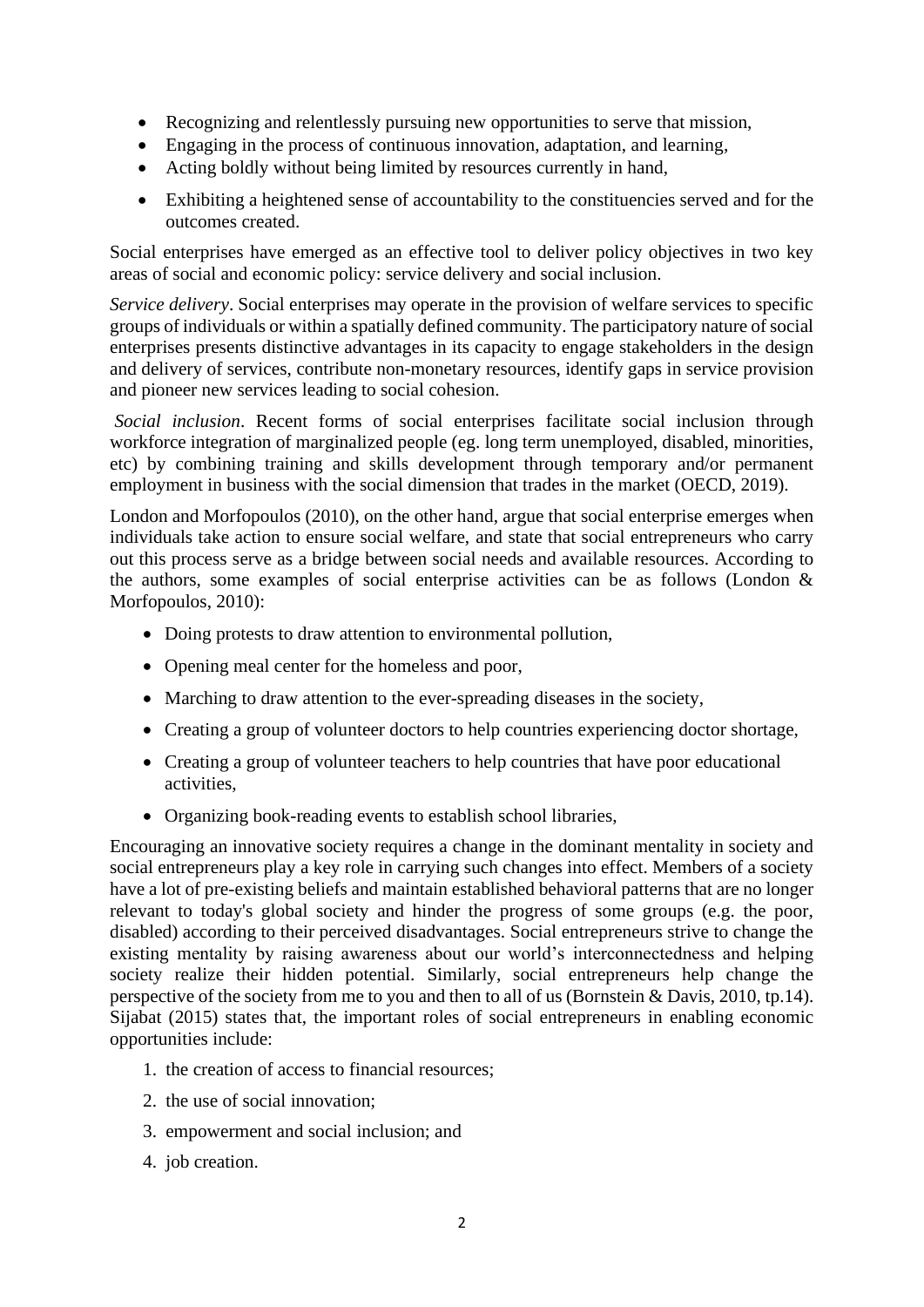This report will now outline social entrepreneurship skills.

## <span id="page-3-0"></span>Social Entrepreneurship Skills

Today, social enterprise is an answer the global citizen has to the changes occurring and happening on a global scale (Bornstein & Davis, 2010, p. 11) Social entrepreneurs assume the role of change agents in the social sector (Dees, 1998).

- 1. They adopt a mission to create and maintain a social value.
- 2. They relentlessly pursue new opportunities to serve this mission.
- 3. They are always in the process of continuous innovation, harmony and learning.
- 4. They don't allow the existing resources to limit themselves.
- 5. They feel highly responsible for people serviced and results attained.

Social entrepreneurs are required to have various skills to achieve the above-mentioned roles. Social entrepreneurs, like corporate entrepreneurs, use effective communication, impression management and policy to create social pressures and attract adherents. Undoubtedly, social entrepreneurs need strong basic interpersonal skills, too. They need to express their ideas openly in writing and verbally, listen to people with patience and accurately, interpret verbal and nonverbal clues accurately, express their own feelings, realize others' feelings, respect others and gain the trust of others. Also, they need to understand the expectations of the people and understand how the expectations influence their behaviors, as well. Social entrepreneurs, therefore, must develop respectful, friendly and sympathetic relationships with volunteers, donors, policymakers, partners and those who benefit from the initiatives. This requires more than interpersonal skills i.e. interpersonal sensitivity and emotional intelligence, cultural sensitivity, self-regulation skills and emotional control (London & Morfopoulos, 2010). Miller, Wesley and William (2012) suggest that the five most important competencies social entrepreneurs must have are

- 1. Problem-solving skills,
- 2. Creating effective teams,
- 3. Management of the financial capital,
- 4. Skill of managing and improving others, and
- 5. Ability to communicate with customers, suppliers and other stakeholders.

For social entrepreneurs to be a self-confident, transformational entrepreneur, they must have both transformational skills (foresight, being inspirational, being innovative, self-regulation, participation-openness-sharing) and functional leadership skills (organizing, planning, managing, controlling, empowering). For them to be successful social entreprenuers, they are expected to be good at observing the role models, participating in trial and error initiatives, requesting feedback and volunteering for tasks that require new skills (London & Morfopoulos, 2010). Wronka-Pośpiech (2016) lists the social entrepreneurship competencies as follows:

- 1. Creative use of scarce resources,
- 2. Correlating/evaluating the feasibility/implementation of the business plan.
- 3. Conflict resolution skills,
- 4. Ability to communicate with customers, suppliers and other stakeholders,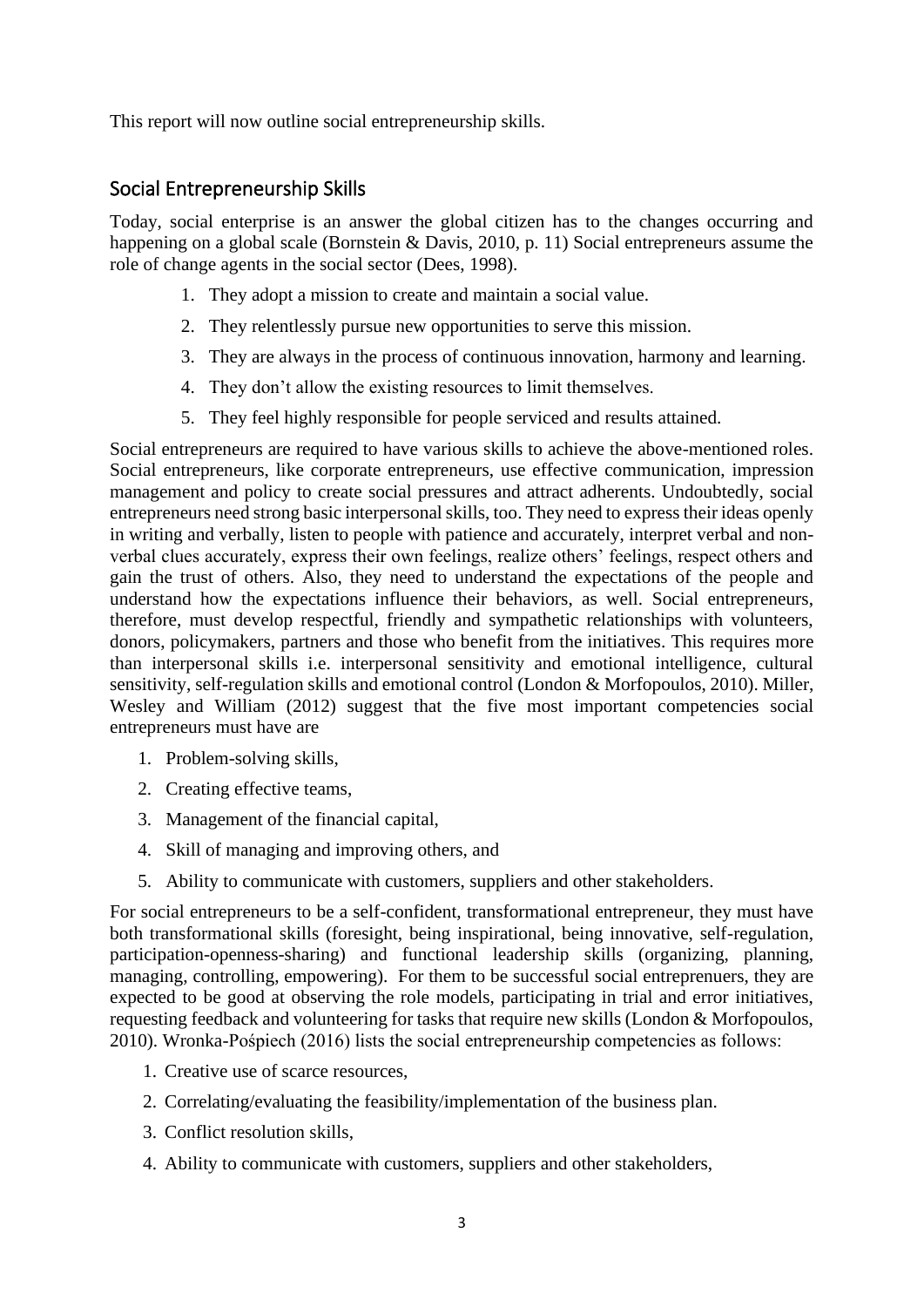- 5. Identifying with the activities, actors and idea of the social economy,
- 6. Self-confidence to succeed in challenging tasks,
- 7. Ability to manage the administrative works,
- 8. Optimism,
- 9. Ability to define social problems, and
- 10. Ability to lead others and ensure their development.

This report will now examine the definitions of ethnic minorities in order to outline their potential roles in social enterprises.

## <span id="page-4-0"></span>Ethnic Minorities

The concept of ethnicity is associated with the Greek "ethos" meaning the people of a nation or tribe and "ethnikos" meaning national. Therefore, ethnic origin means the ethnic characteristics or membership of a group described culturally as normal. This also explains why the term is often used interchangeably with culture to some degree. The historical and contemporary discussions on ethnic origin as a cultural or social variable are based on the assumption that the concept is important primarily because it is related to the members of a minority group. Therefore, ethnic origin is a structure used mostly to define minority people with respect to their values, belief systems, and psychological phenomena (English, 2006).

What is understood from the term "Ethnic minority" is groups that have different cultural preferences or different cultural and social origins than the majority of the population (Kahanec, Zaiceva & Zimmermann, 2010). Li and Heath (2017), suggest that ethnic minorities can be divided into four main types:

- 1. The first type encompasses immigrants and children who immigrate from developing countries to developed countries. This is the typical immigrant group that receives the greatest attention in ethnic studies.
- 2. The second type refers to ethnic minorities who do not have a migration background but have a minority status in local/national societies.
- 3. The third type, on the other hand, is about people who have minority status but are not necessarily visible by society. In the last decade, many people have relocated between the EU counties and faced the problem of in-betweenness, as well as barriers to being socially visible since they have often been perceived or treated as "quasi-ethnic other", and have been able to fully integrate into neither their homes nor their target countries.
- 4. The fourth type refers to those who are not qualified as a minority but not called a charter population, such as immigrant workers and are treated as a minority.

These examples illustrate the complexity and overlap of these identifying terms. In the next section of the report, female empowerment will be discussed in order to outline their potential roles in social enterprises.

## <span id="page-4-1"></span>Female Empowerment

Empowerment can be described as a process that helps people exert their control over the factors that affect their life (Mokta, 2014). Empowerment is a process of positive change that improves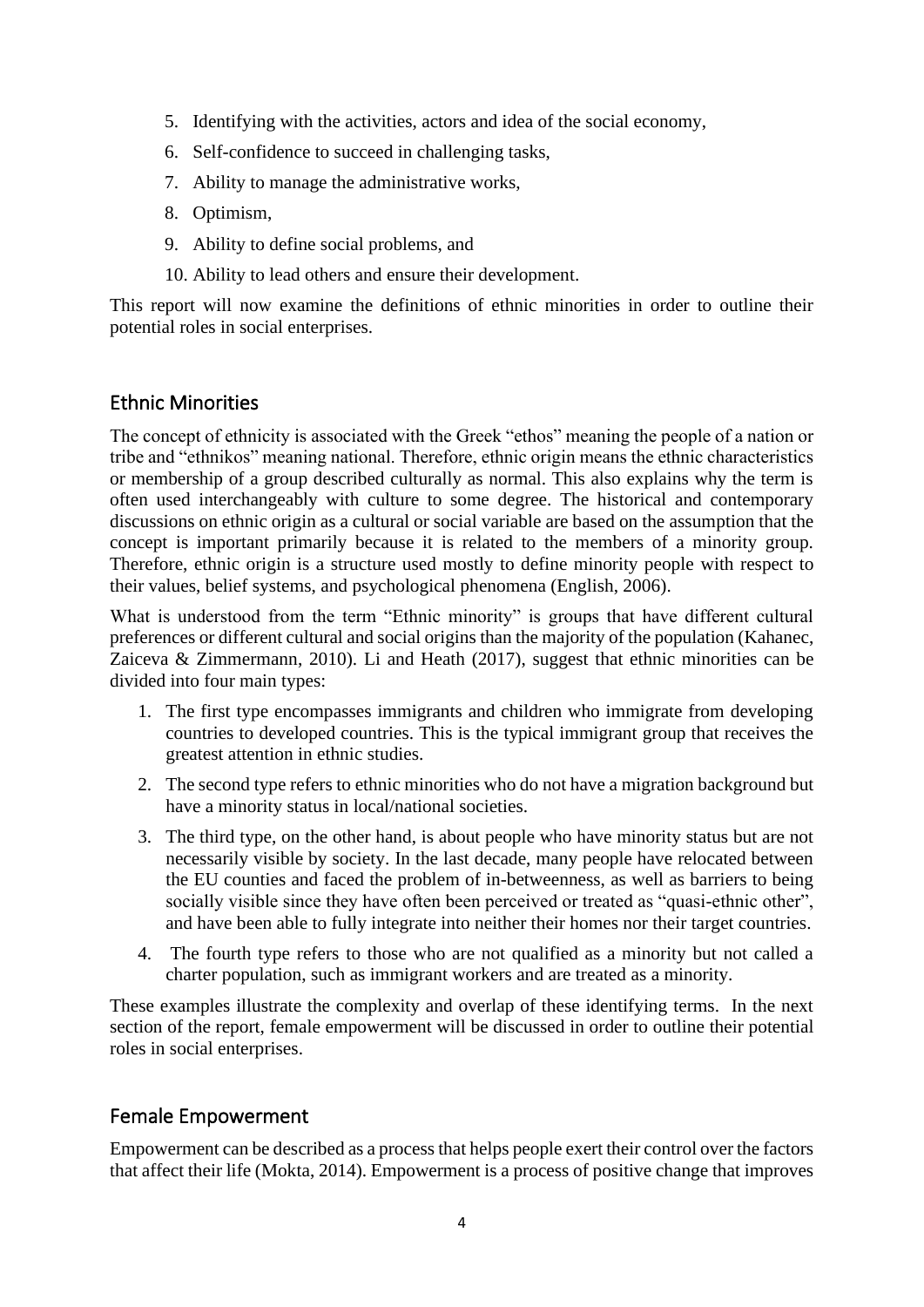women's positions and powers in a patriarchal structure. In short, empowerment is a process of improving awareness and capacity that leads to more participation, more decision-making power, and control, or transformative activity (Rahman, 2013). Empowerment, as a concept, has a long tradition in social change studies. This concept is regarded as a process of changing the distribution of powers in both interpersonal relations and institutions in society (Stromquist, 1995).

Female empowerment can be described as a process of personal and social change in which women gain power over their lives, make meaningful choices, and take control (O'Neil, Domingo & Valters, 2014). In other words, empowerment is a process in which a person gains the ability to make strategic life choices. This process can be individual or collective and take place in the following different areas of life (O'Neil, Domingo & Valters, 2014):

- 1. *Psychological empowerment:* It occurs when women believe that they need to make or influence the decisions that affect their lives and gain confidence in acting on this matter.
- 2. *Political empowerment:* It occurs when women gain the ability to influence the rules and norms guiding the society as well as the decisions on who to make what decisions, and when and how.
- 3. *Social empowerment:* It occurs when women gain the ability to make, or influence, decisions on their social interactions, health, having a child and their education.
- 4. *Economic empowerment:* It occurs when women gain the ability to make, or influence, the decisions on participating in workforce markets, unpaid work share as well as the allocation and use of the property of the household.

The characteristic features of the women's empowerment can be listed as follows (Mokta, 2014):

- Increasing women's self-confidence and self-respect,
- Eliminating discrimination and all kinds of violence against women and girls,
- Establishing and strengthening partnerships with civil societies, particularly women's organizations,
- Applying constitutional and legal provisions and protecting women's rights,
- Creating a positive image of women in the society and recognizing their contributions in social, economic and political areas,
- Developing critical thinking ability among women,
- Encouraging decision making and collective action,
- Enabling women to make informed choices,
- Enabling women to participate in all walks of life.
- Providing information and knowledge and skills for self-employment.

In the past few years, there has been an exponential increase in social entrepreneurship in the business sector including female entrepreneurs. Female empowerment is gaining business skills such as social entrepreneurial skills.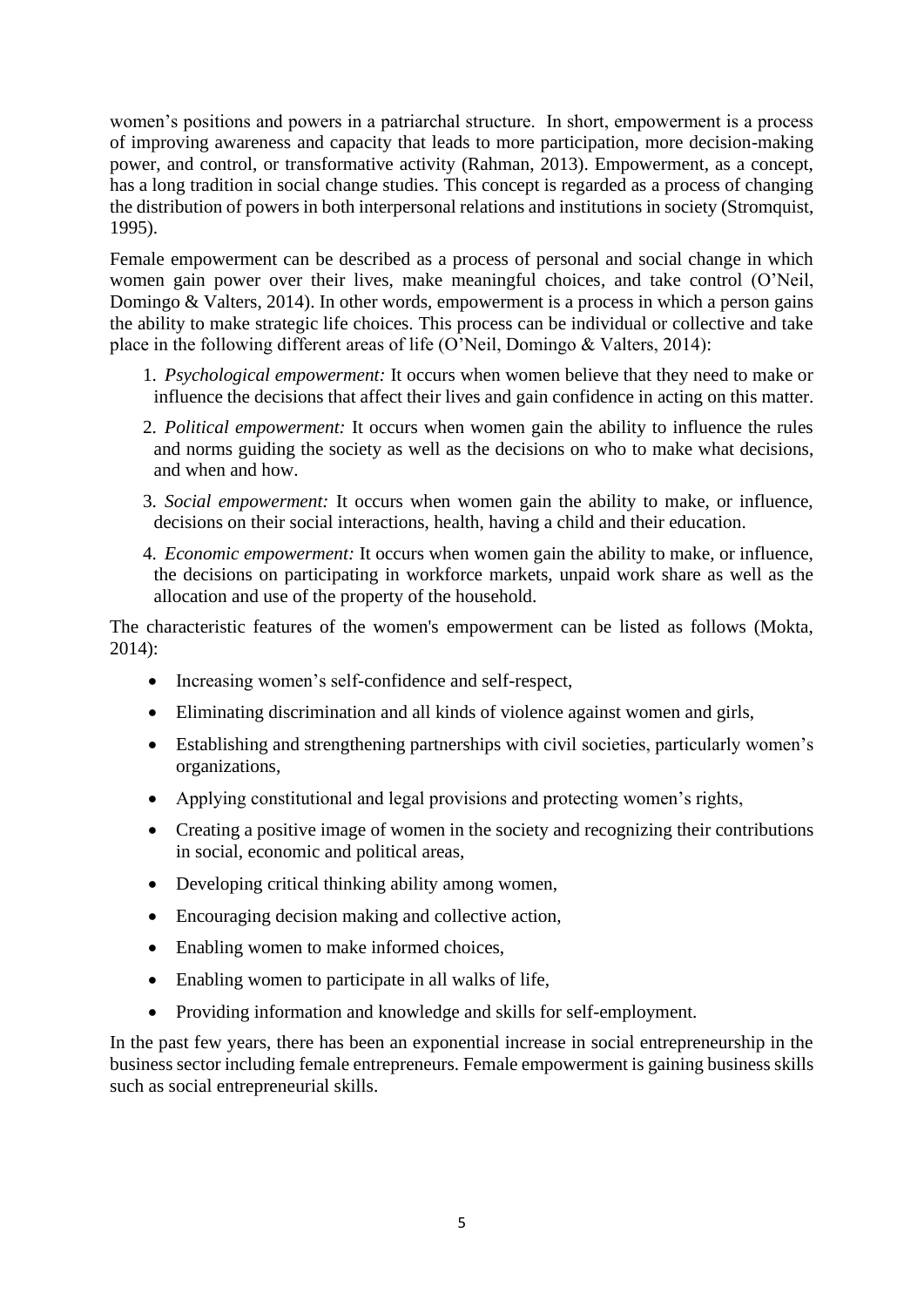## <span id="page-6-0"></span>Women in Professional Life

Although industrialization played a part in women's participation in the workforce, the role of World War II is far greater. In that period, the participation of women in the workforce was debated heavily (Kıral & Karlılar, 2017). The 1940s marked a significant increase in the employment of women in many OECD countries. Women's share in total employment is seen to have increased in the 1980s (Yılmaz, Bozkurt & Izci, 2008). The development of female labour market participation in most European countries dates back to the 1970s. The image, however, of working women improved in the 1980s and especially in the 1990s (Thevenon, 2009). Women's employment rates vary across European countries. Table 1 shows the percentage of employed women in a number of countries.

Table 1

| Country        | Percentage of Women in the<br>Workforce (2018) | Percentage of female in early-<br>stage Entrepreneurial Activity |
|----------------|------------------------------------------------|------------------------------------------------------------------|
| European Union | 45.9%                                          | 12%                                                              |
| Ireland        | 55%                                            | 9%                                                               |
| Germany        | 46.5%                                          | 5.7%                                                             |
| Greece         | 43.9%                                          | 7.6%                                                             |
| Italy          | 42.2%                                          | 2.1%                                                             |
| Lithuania      | 50.6%                                          | 6.3% (2012)                                                      |
| Turkey         | 32.7%                                          | 8.4% (2018)                                                      |
| United Kingdom | 46.7%                                          | 7%                                                               |

*Percentage of Employed Women*

Source: World Bank, 2019 and Global Entrepreneurship Monitor (2012, 2018, 2019)

As can be seen in Table 1, the percentage of women in the workplace in the European Union in 2018 is 45.9%, and 12% are involved in early-stage entrepreneurial activities. The available data indicates that among the most common occupational categories for women in EU countries are: shop salespeople, cleaners, personal care workers, pre-primary and primary school teachers and secretaries (European Union, 2018).

According to the International Labor Organization (ILO) "World Employment and Social Outlook: Trends for Women 2018" report, women's participation in the workforce is still 26.5 points below that of their male colleagues on a global scale. In addition, women's global unemployment rate is about 0.8 points higher than that of men. This means that only six women are employed versus every ten men. The EU's aim is to reach a 75 % employment rate for men and women by 2020 (European Union, 2018). Women, however, can experience challenges or barriers to fully participating in the labour market.

## Possible Barriers for Women in Accessing the Labour Market.

In comparison to men, women still tend to be employed less, are employed in lower-paid sectors, work on average 6 hours longer per week (paid and unpaid) but have fewer paid hours, take more career breaks and face fewer and slower promotions (European Union, 2018). The same is valid for self-employment and business, where men traditionally are more likely to start businesses compared to women. Thanks to new initiatives and policies, like for instance women's entrepreneurship initiative in Germany, women's participation in entrepreneurship is increasing (GEM, 2019, p.55). Women's participation in the workforce depends on various elements. Developments in economic and social fields affect women's employment (Kıral &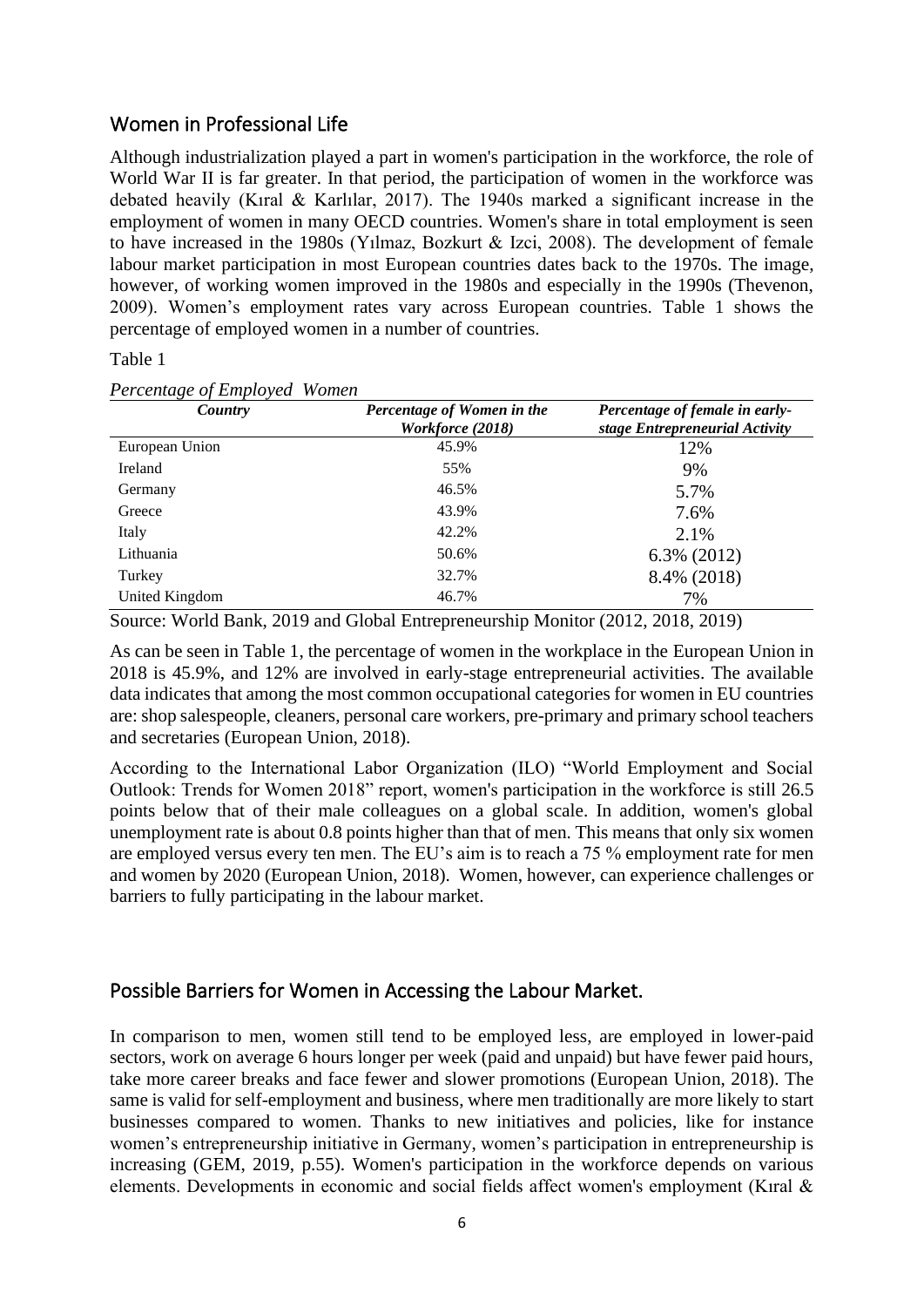Karlılar, 2017). Schooling, age, marital status and number of children are the important determinants of women's participation in the workforce (Dayıoğlu & Kırdar, 2010). While women across the EU have better educational outcomes than men, this does not prevent them from being underrepresented in well-paid sectors and overrepresented in low-wage sectors. A report on gender segregation shows that in all EU Member States, men dominate specific areas such as engineering and technology, but are much less involved in sectors such as teaching and care work. Some professions, such as pre-primary education, nursing or midwifery and, secretarial are still widely dominated by women. Indeed, 80% of the employees in the health and social services sector are women. (European Union, 2018). The unemployment rates by gender in EU between Januar 2000-October 2019 are presented in Figure 1 below.



Figure 1: Unemployment rates by gender-EU, seasonally adjusted, January 2000-October 2019. Source: Eurostat (online data code: une\_rt\_m)

Women's experiences of barriers to employment and progression are complex and often interconnected. According to Green, Moore, Easton, and Heggie (2004), the following represents some of the main barriers to employment and progression:

1. Childcare/caring for others: Childcare and caring for others featured strongly in the lives of women and their perceptions of these issues as barriers to their employment or progression were multifaceted and influenced decisions regarding work (Green, Moore, Easton & Heggie, 2004). In 2016 more than 19% of the inactive women in the EU were inactive because of looking after children or incapacitated adults. On average, the employment rate of women with a child under 6 is 9 percentage points less than the employment rate of women without children (European Union, 2018).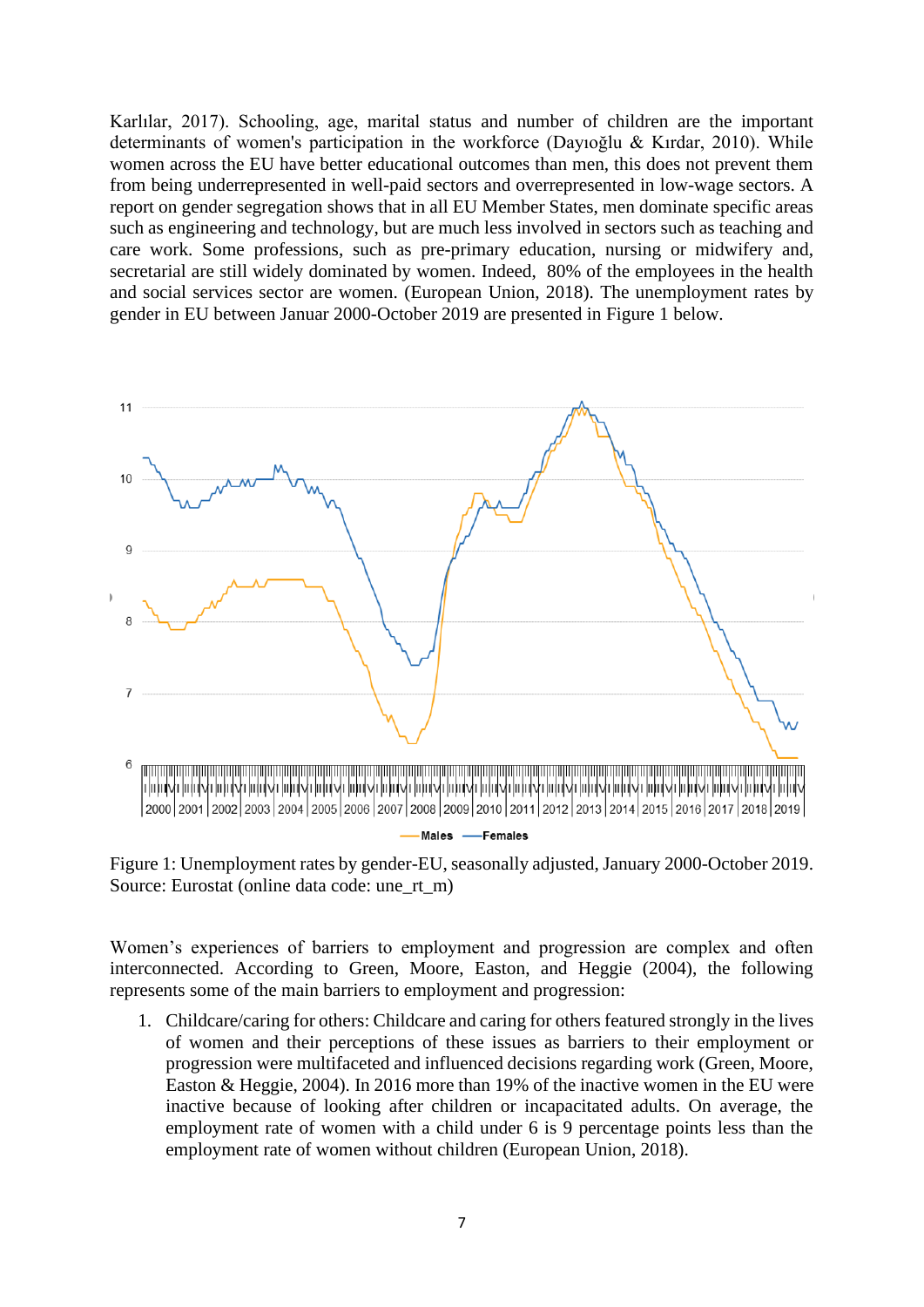- 2. Flexible hours and time: lack of flexible working hours has been a barrier to women's employment or progression (Green, Moore, Easton & Heggie, 2004). Insufficient availability of flexible working arrangements — such as telework and flexitime — and of reduced working hours (part-time work) can lead people with caring responsibilities, particularly women, to exit the labour market (European Union, 2017). In countries with a more widespread culture of flexible working arrangements in terms of part-time employment, such as Germany, Netherlands and United Kingdom, female employment rates are higher (above the EU average) (European Union, 2018).
- 3. Lack of support: Training opportunities are also related to women's position in the labour market. Their qualifications/training can be a barrier to their employment or progression (Green, Moore, Easton & Heggie, 2004). There are two main types of support. The first type of support is an intangible type of support, expressed as emotional support, which includes caring, acceptance and respect. The second is instrumental (or behavioral) support. This support means tangible assistance in the form of financial aid, knowledge, information, and advice (Drach-Zahavy, 2004).
- 4. Expectations for progression self-esteem, confidence and self-efficacy: Some women feel that they had held themselves back through their own lack of confidence, low expectations and inability to see the progression for themselves (Green, Moore, Easton & Heggie, 2004).
- 5. Suitable employment opportunities and training: The desire to remain in an area with which they feel a sense of community or the decision to work part-time, led to a lack of suitable job opportunities for some women. Lack of available work can also be considered locally as an obstacle to employment or progress (Green, Moore, Easton & Heggie, 2004)

There can be various challenges for female entrepreneurs. Finance is usually offered as one of the systemic or structural barriers to women who want to start or grow their business (Harding, 2007). For this reason, female entrepreneurs often participate in smaller and less-finance orientated sectors (Carter & Shaw, 2006). Women are about 10% more likely than men to perceive finance as the only obstacle to entrepreneurship (Kwong, Jones-Evans & Thompson, 2012).

As can be seen in Table 2 the barriers and potential challenges for women from ethnic minorities can be categorized under (1) Access to Work, (2) Financial, (3) Communication and Language), (4) Social), (5) Institutional, (6) Cultural), and (7) Psychological (Harding, 2007, Carter & Shaw, 2006; & Kwong, Jones-Evans & Thompson, 2012).

| <b>Main Domains</b>    | <b>Sub-Domains</b>                                    |
|------------------------|-------------------------------------------------------|
| <b>Access to Work:</b> | Entry into market<br>$\bullet$                        |
|                        | Bullying, discrimination at workplaces<br>٠           |
|                        | Seen as a cheap labour force                          |
|                        | Segregation on the job market<br>٠                    |
|                        |                                                       |
| <b>Financial:</b>      | <b>Financial Experience</b>                           |
|                        | Lack of knowledge about the financing strategies<br>٠ |
|                        | Involve a financial expert<br>٠                       |
|                        | Business plan/model<br>٠                              |
|                        | General financial knowledge                           |

Table 2 *The Potential Challenges Women From Ethnic Minorities*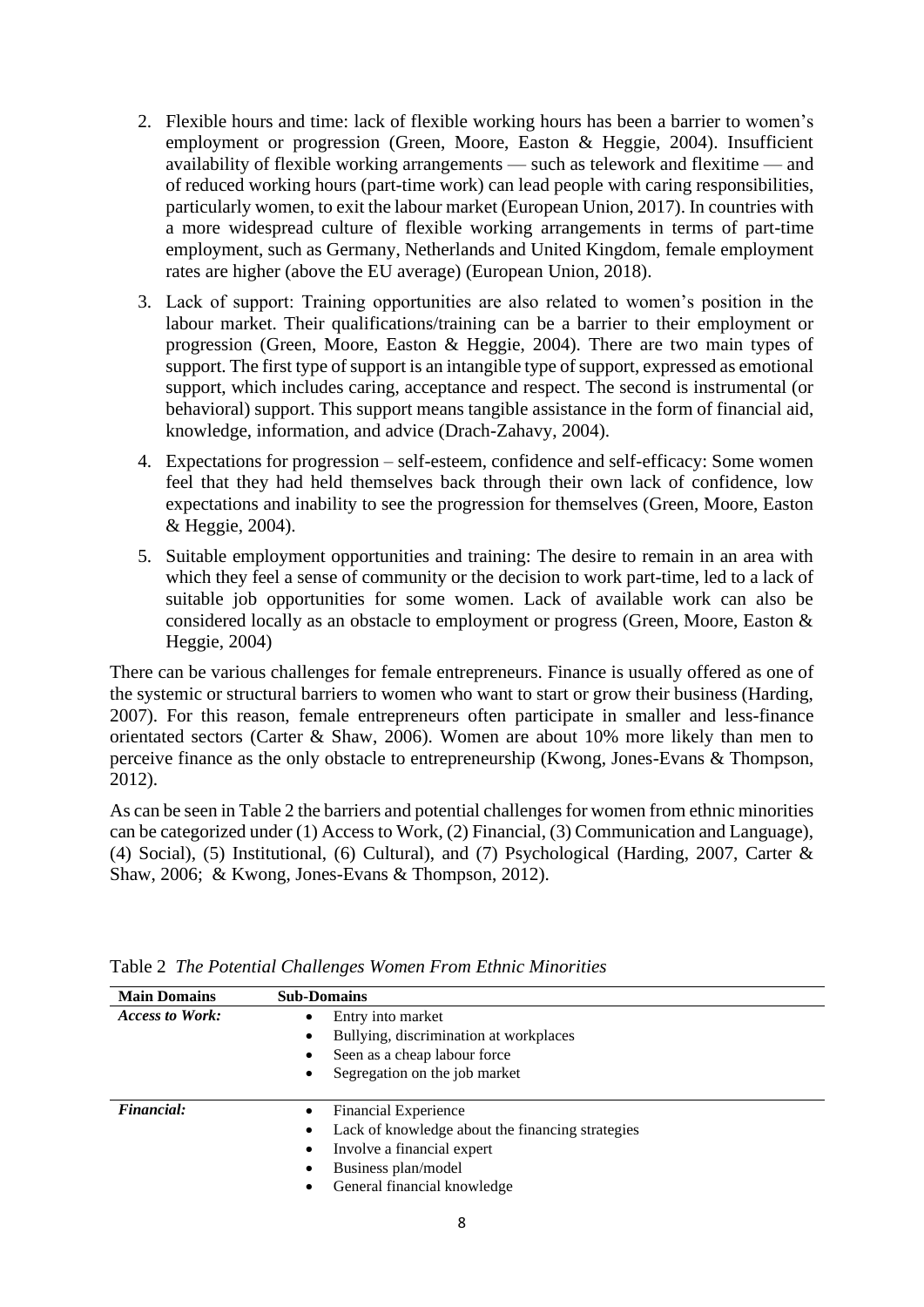| $\bullet$                         | Financial literacy                                                                                     |
|-----------------------------------|--------------------------------------------------------------------------------------------------------|
| $\bullet$                         | Economic barriers (such as cost advantages for extant ventures)                                        |
| $\bullet$                         | Difficulties in accessing finance                                                                      |
| <b>Communication</b><br>$\bullet$ | Not being fluent in the primary language                                                               |
| and Language<br>$\bullet$         | Having difficulty expressing their needs or responding to requests                                     |
| $\bullet$                         | Having difficulty understanding a customer inquiry                                                     |
| <b>Social</b><br>٠                | Socialization                                                                                          |
| $\bullet$                         | The feeling of social competence                                                                       |
| $\bullet$                         | Social barriers (such as limited access to extant networks)                                            |
|                                   | Low public awareness                                                                                   |
|                                   | Social integration into the community                                                                  |
| $\bullet$                         | Marriage and family                                                                                    |
|                                   |                                                                                                        |
| <i>Institutional:</i><br>٠        | Institutional barriers (such as not knowing or being able to accommodate<br>extant norms)              |
| $\bullet$                         | Lack of personnel with commercial acumen                                                               |
| $\bullet$                         | A narrow initial motivation for starting the enterprise                                                |
| $\bullet$                         | The scarcity of viable business models                                                                 |
|                                   |                                                                                                        |
| Cultural:<br>$\bullet$            | Cultural barriers (such as not being able to align with market attitudes,<br>beliefs and expectations) |
|                                   |                                                                                                        |
| Psychological:<br>$\bullet$       | Lack of self-confidence                                                                                |
| $\bullet$                         | Lack of self-esteem                                                                                    |
| ٠                                 | Self-image                                                                                             |
| $\bullet$                         | Lack of awareness of their personal qualities                                                          |
| $\bullet$                         | Undervalued social identity                                                                            |
| $\bullet$                         | Learned helplessness                                                                                   |
| $\bullet$                         | Attribution of achievements                                                                            |
|                                   |                                                                                                        |

As can be seen from Table 2 there are many barriers for women in accessing the labour market. According to Süssmuth (2007): the most important barriers from the experts' view fall under the categories of education and (formal) skills. These include the lack of language skills, but also of professional skills and vocational qualifications. Further Süssmuth (2007) identified the following as the main barriers;

- 1. Lack of Education and Training
- 2. Lack of Language Skills
- 3. Lack of Recognition of Skills and Qualifications
- 4. Lack of Access to Professions
- 5. Lack of Access to Citizenship
- 6. Lack of Integration Policy
- 7. Prejudices, Stereotypes and Negative Attitudes
- 8. Lack of Mobility and Concentration in Certain Areas
- 9. Industrial Change
- 10. Disincentives through Welfare Systems

Socio-cultural factors, as well as the above-mentioned factors, are also obstacles to women's participation in social enterprise activities. Factors such as stereotyping, family and peer perceptions, as well as the prevalence of male entrepreneurial models, continue to have a strong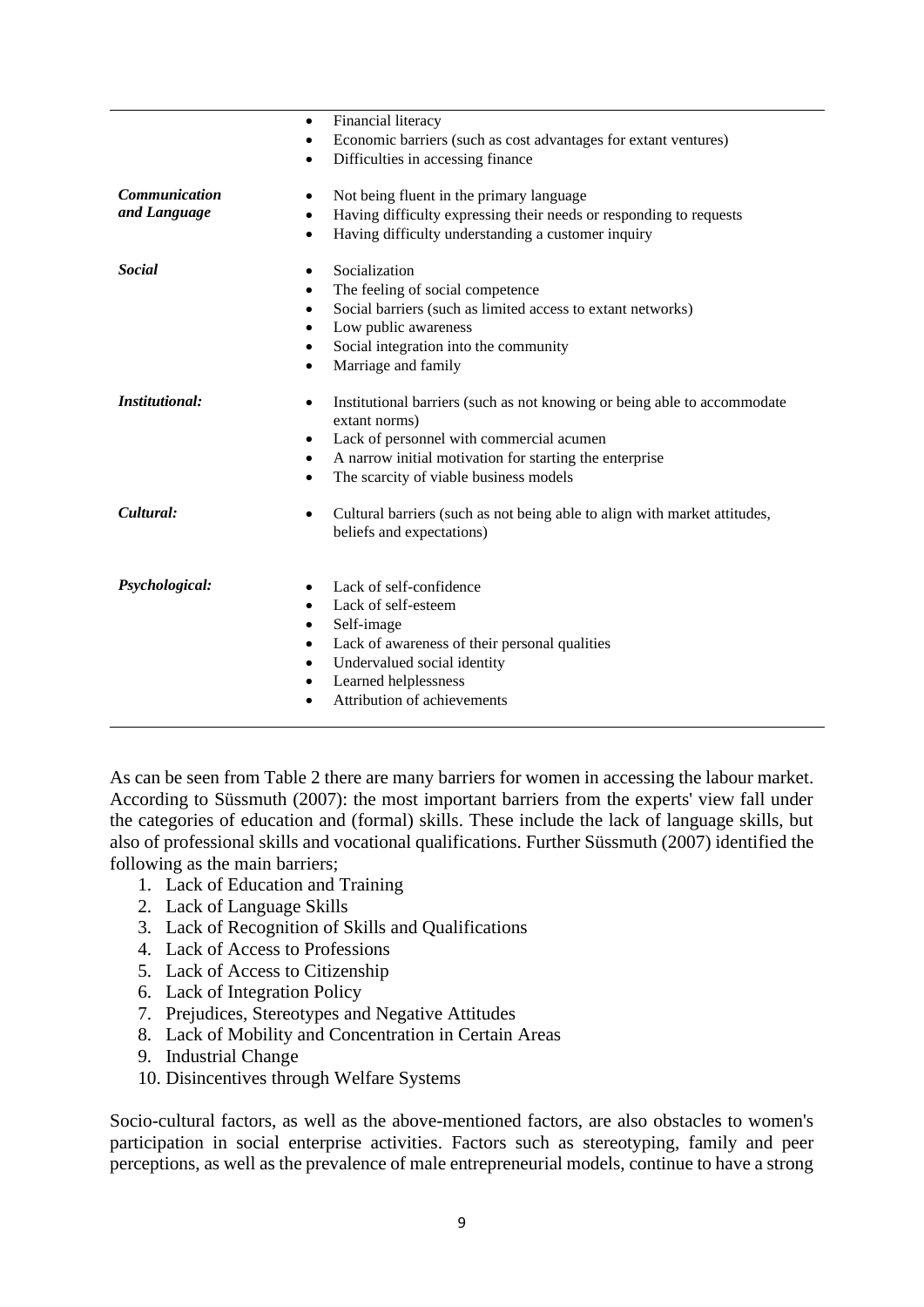and often limiting impact on women's career choices and lack of effectiveness in engaging in business activities (European Training Foundation [ETF], 2014).

Entry into the business sector, financial (business plan/model, financial literacy etc.), social (low public awareness, social integration etc.), institutional (lack of personnel with commercial acumen), cultural (market attitudes, beliefs and expectations etc, psychological (lack of selfconfidence, lack of self-esteem etc.) are among the barriers faced by women. Other challenges include the undervaluation of work performed predominantly by women and the lack of a workfamily infrastructure.

In the literature, scarce financial resources, not enough employees and having no networks or contacts to start Social Enterprieses are among the main problems and barriers for social entrepreneurs. Family and tax policies can also discourage labour market participation and entrepreneurship and can develop negative social attitudes towards female entrepreneurship. There are also market failures that make it more difficult for women to be successful in business creation and self-employment. For example, there may be failures in financial markets or public policy initiatives and they may not be effective at reaching potential female entrepreneurs. It is, however, important not to overlook the element of personal choice since women often have different motivations and intentions in entrepreneurship. Policymakers should, therefore, not aim to eliminate all differences between male and female entrepreneurs, but instead attempt to remove institutional influences that affect motivations and intentions and correct market failures that constrain female entrepreneurship (OECD, 2016). Below are some examples of how female entrepreneurs in social enterprises can be hindered:

- Culture and society are often unsupportive of women's entrepreneurship
- Women tend to perceive that they lack entrepreneurship skills
- Female entrepreneurs have greater difficulty accessing finance than men
- Women tend to have smaller and less effective entrepreneurial networks
- Family and tax policies can discourage female labour market participation, including entrepreneurship

This report will now examine the challenges faced by female entrepreneurs from ethnic minorities in social enterprises.

## <span id="page-10-0"></span>Challenges Experienced by Ethnic Minority Women in the Workforce Market

Ethnic minorities are at a disadvantage in the workforce market. Members of ethnic minorities have a higher rate of unemployment, or earn less if they are employed. Also, the likelihood of ethnic minorities being employed for less-skilled work is higher, while that of their making progress in the workforce market is lower (Glasgow Works, 2011). Barrett (2010) reports that unemployment and self-employment rates are higher for ethnic minority groups. Therefore, women from ethnic minority societies can be particularly at a disadvantage in the workforce market (Glasgow Works, 2011). Ethnic minority women are more likely to find jobs in lowskilled, temporary or part-time and low-wage sectors (Harding, 2007). In addition to the disadvantageous position of ethnic minorities in accessing the workforce, they are likely to face maltreatment.

The Race at Work Report (Ashe & Nazroo, 2017) noted that 32% of all ethnic minority employees reported that they have witnessed or experienced racist harassment or bullying from colleagues in the last five years. Also, 17% of ethnic minority workers have witnessed and 16% have directly experienced racist bullying and harassment from clients, customers and service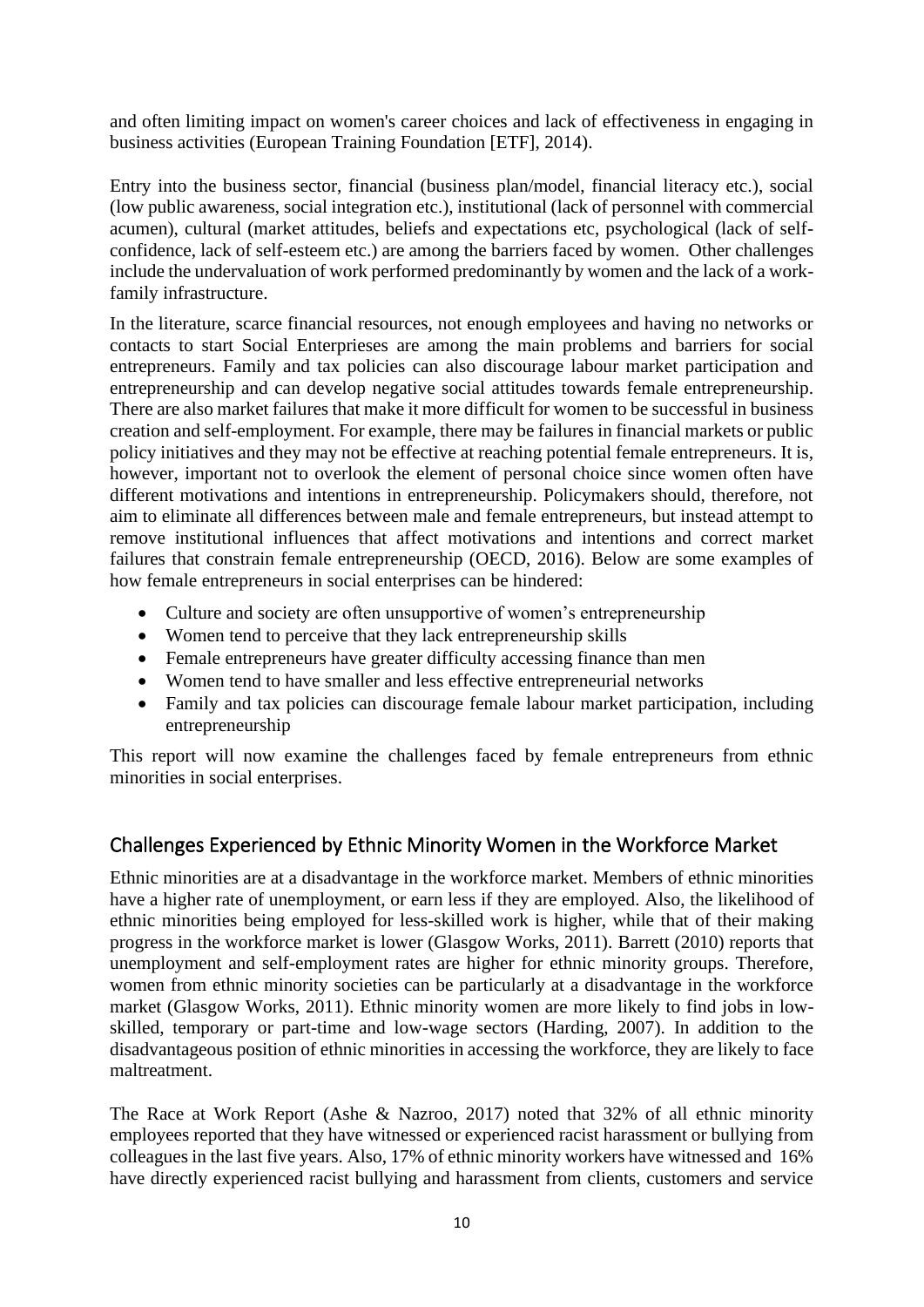users. In addition, according to Berdahl and Moore (2006) minorities experienced more ethnic harassment than whites, and minority women experienced more harassment overall than majority men, minority men, and majority women. In a study of black, Asian and ethnic minority female business owners, Davidson, Fielden and Omar (2010) used qualitative data collection (in-depth interviews) to examine discrimination and social support. Their findings show that most of the respondents had experienced discrimination because of their gender and ethnic background and that this led to difficulty obtaining business and financial support. In a more recent study, however, Carter et al. (2015) did not find any discriminatory barriers to accessing business and financial support.

Wang (2013) investigated ethnic minority women who owned businesses in the United States by employing multivariate statistical analyses. This study evaluated the relationship between gender and ethnicity with overall business performance. The findings show that ethnic minority female entrepreneurs have different niche concentrations compared to other entrepreneurs in general. Additionally, most of the female ethnic entrepreneurs operated within smaller operations in terms of the size of firms. Correspondingly, they produce only marginal profits compared to the general entrepreneur population (Wang, 2013). Despite the comparison, ethnic female entrepreneurs have generated adequate performance compared to the whole population of entrepreneurs.

People from ethnic minority groups are often at a disadvantage in the labour market. They are more likely to be overrepresented in poorly paid and unstable jobs and are less able to secure opportunities for job progression or employment which matches their skills and abilities (Wood and Wybron 2015). According to Grimshaw and Rubery (2007), under-valuation of women's economic activities may be summarised under five Vs:

- 1. *Visibility*: Limited sectoral diversity;
- 2. *Valuation*: Endemic cultural deprecation of women's work;
- 3. *Vocation*: The association of women's work with 'natural talents' as well as socialized or affective dimensions as mothers and carers rather than professional skills;
- 4. *Value-added*: Women are more likely to work in low value-added and high laborintensive areas (e.g. care for children and the elderly) with little scope for the use of technology to enhance productivity and
- 5. *Variance*: The perception of women's work and work patterns (due to household demands) as fundamentally different from men's.

Ethnic minority women may be disadvantaged by factors ((Stiell & Tang, 2006) such as:

- 1. Migration history, language, qualifications, skills and experience,
- 2. Aspirations/confidence (this depended on both personal and family circumstances, levels of qualification and skill, and on experiences in the labour market),
- 3. Local area (weaknesses in the local support infrastructure, including childcare, public transport and other services),
- 4. Suitable job opportunities,
- 5. Cultural/family circumstances,
- 6. Discrimination and racism.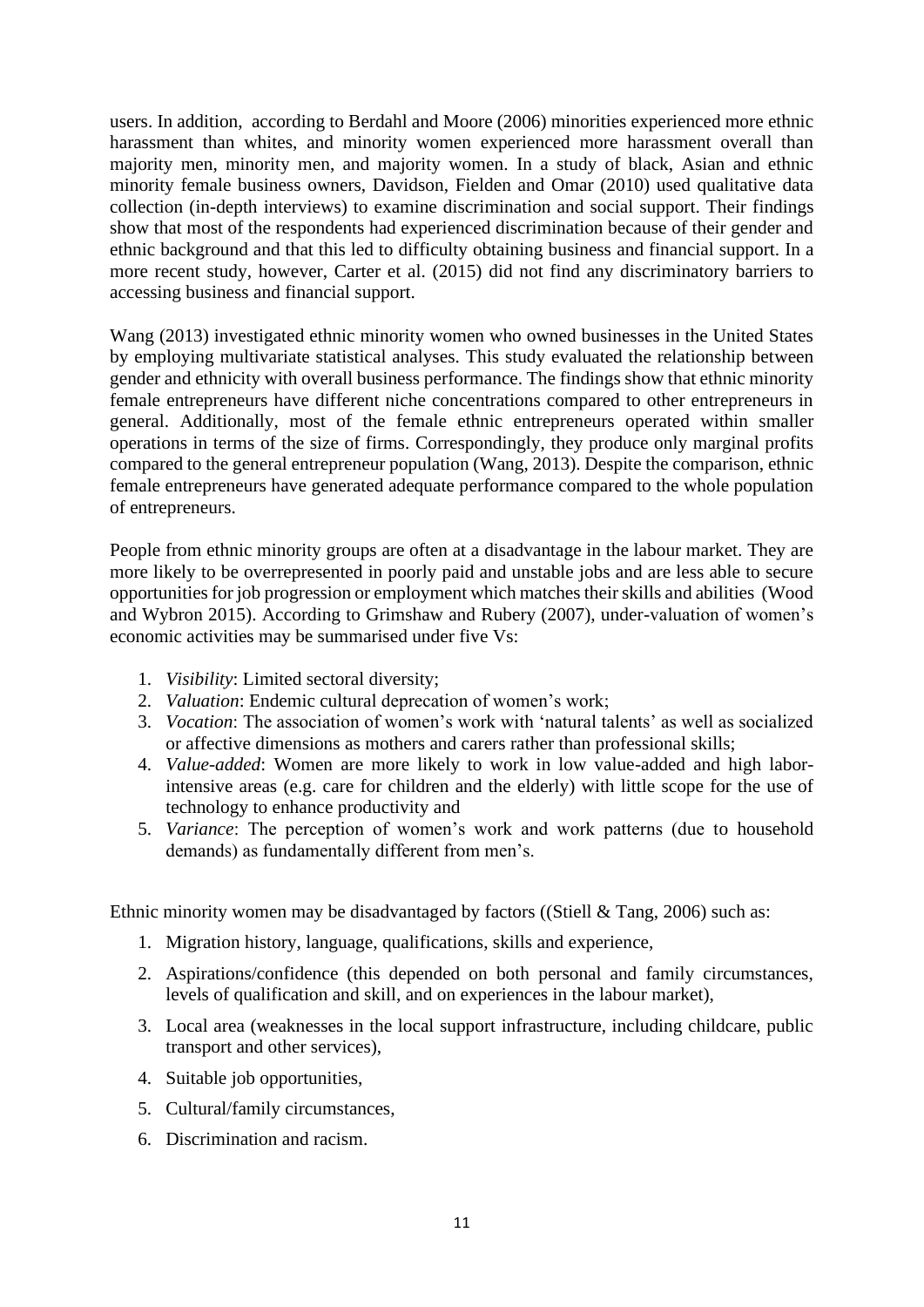The following issues are challenges that a woman of an ethnic minority group faces when working in the business.

- Cultural barriers
- Childcare provision
- Financing issues
- Housing issues
- Communication problems/language barriers

Additional challenges include limited majority language proficiency and, for those who are undocumented, lack of access to legal status (Hess, Henrici, and Williams 2011; Hess and Henrici 2013) Another barrier faced by ethnic minority women is cultural obligations. As reported by Ceci et al. (2011), ethnic minority women who have and raise children are less likely to have and keep higher hierarchal positions. However, women who do not desire to have children apply for higher ranking positions. Felicitas Hilmann's (1998) study on self-employed Turkish men and women in Berlin has shown that men are more likely to rely on family members' help in supporting their business, while women display other strategies and do not have the same chances within migrant communities.

Hierarchical progress in a linear career path is less likely for ethnic minority women compared to other women. Ethnic minority women have to deal with additional barriers in career opportunities and progress due to the racist attitudes and stereotypes in their organization (Kamenou, 2002). Ethnic minority women suffer double discrimination in the workplace because of their gender and race (ILO, 2013). Women face workforce market barriers in accessing managerial positions. Hence, when we look at women employed in the business world, they are four times less likely to be an employer than a man. (ILO, 2018). Therefore, it can be suggested that ethnic minority female managers face a stronger barrier than the 'glass ceiling' syndrome faced by their other colleagues (Kamenou, 2002).

In entrepreneurship, ethnic minorities face various challenges. Rahman, Ullah and Thompson (2018) state that ethnic entrepreneurs face several challenges, such as (1) access to finance, (2) communication skills (language skills and shared cultural understanding) and the labour market, (3) regulations (tax laws, rules, and regulations) and lack of management skills. Marlow (1997) found that while entrepreneurs from both genders felt that women were being discriminated against when starting their business, a greater proportion of women believed that discrimination existed. Also, Hisrich and Brush (1984) showed that the obstacles faced by female entrepreneurs included finance and credit, lack of business and financial planning training. There are also some challenges for BAME (Black, Asian and minority ethnic) women to participate in social entrepreneurship activities. These challenges are expressed as follows (Government Equalities Office, 2008);

- 1. Lower social entrepreneurship awareness of ethnic minorities,
- 2. Time constraints and family obligations,
- 3. Finance (how to identify potential funders; how to apply for and secure funding; how to identify what resources they need funding for, etc.),
- 4. Skills gap (or lack of knowledge of business development and finance),
- 5. Low confidence and motivation,
- 6. Multiple disadvantages (cultural stereotyping, language, isolation etc.).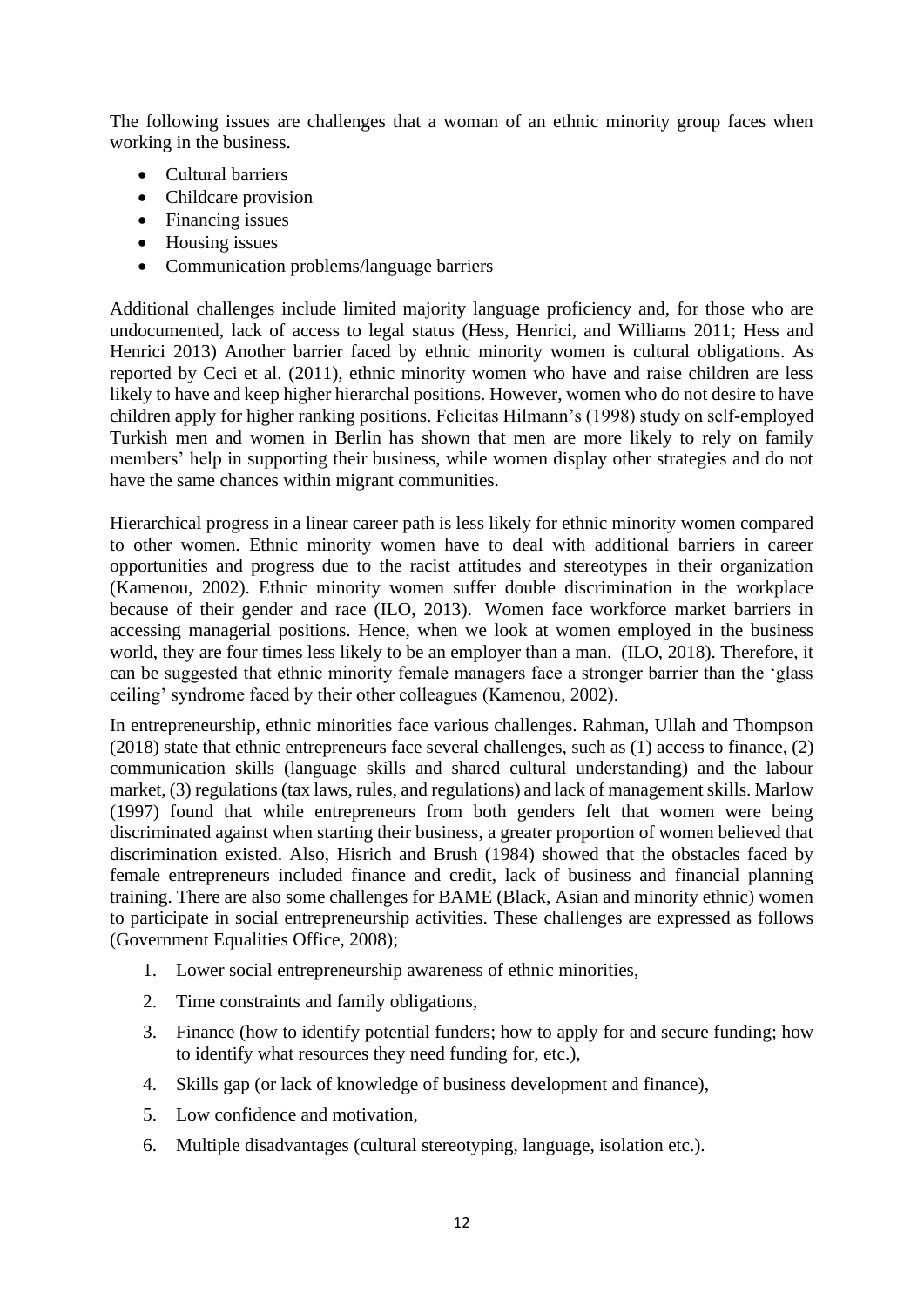Carter et al. (2015) concurs with Wong's (2013) study that most ethnic minority women focus on low-cost businesses such as small-scale retailing and catering, foods service businesses and others. Unfortunately, these types of niche markets have become highly saturated in the industry and are associated with intense competition. This has resulted in female entrepreneurs from ethnic minority backgrounds producing only marginal and squeezed profits within competitive markets. Accordingly, this phenomenon explains why some businesses owned by ethnic minority women have comparatively lower survival rates than the population of entrepreneurs in general. However, these rates are arguably caused by other external factors. For example, Carter et al. (2015) highlighted that ethnic minority women entrepreneurs are faced with financial barriers because of inherent risk factors such as relatively low business acumen and a lack of a robust financial track record; this includes debt aversion as an indicator of low performance among ethnic minority women. Ethnic minority women who have limited resources are often motivated by labour market disadvantages (Inman, 1999). They tend to locate their businesses in areas populated by minorities, depending on them as clientele (Smith-Hunter and Boyd, 2004). Many of these women are achievement-oriented but their businesses usually have limited growth potential due to a reliance on social capital from friends and family (Smith-Hunter and Boyd, 2004).

In relation to entrepreneurial performance, Gyapong, Monem and Hu (2016) investigated whether there is an impact with female and ethnic minority directors on a firm's entrepreneurial performance. Their study produced mixed results in that whilst the entrepreneur's value is greater when boards have more female directors, ethnic minority directors contribute less to firm values when there are more on the board. Gyapong, Monem and Hu (2016) suggest that successful entrepreneurial performance is more closely associated with greater ethnic diversity than with gender diversity.

The above literature (e.g. Carter et al., 2015) indicates that some studies on enterprises owned by ethnic minority women produce mixed results, particularly when comparing their performance with the performance of entrepreneurs in general. Consequently, it may not be possible to generalise the findings. Arguably, further research should be undertaken in the inconclusive areas around ethnic minority female entrepreneurs such as discrimination, capabilities (answering a question: why the performance of ethnic minority women has been considered marginal?), and productivity (answering a question why there has been some difficulty in obtaining financial and other entrepreneurial supports?). Apart from these areas, it could be argued that small-business ethnic minority women need to re-design their competitive strategy to enhance their unique selling points to support their growth. In the current literature, these areas of study are still under-researched.

<span id="page-13-0"></span>As can be seen, ethnic minority women especially face many difficulties in both the workplace and in participation in social entrepreneurship activities. However, the most common challenges faced by female entrepreneurs are a lack of access to lifelong learning education and training opportunities for the development of entrepreneurship key competences and business skills, lack of business support systems, access to capital and access to support networks (ETF, 2014).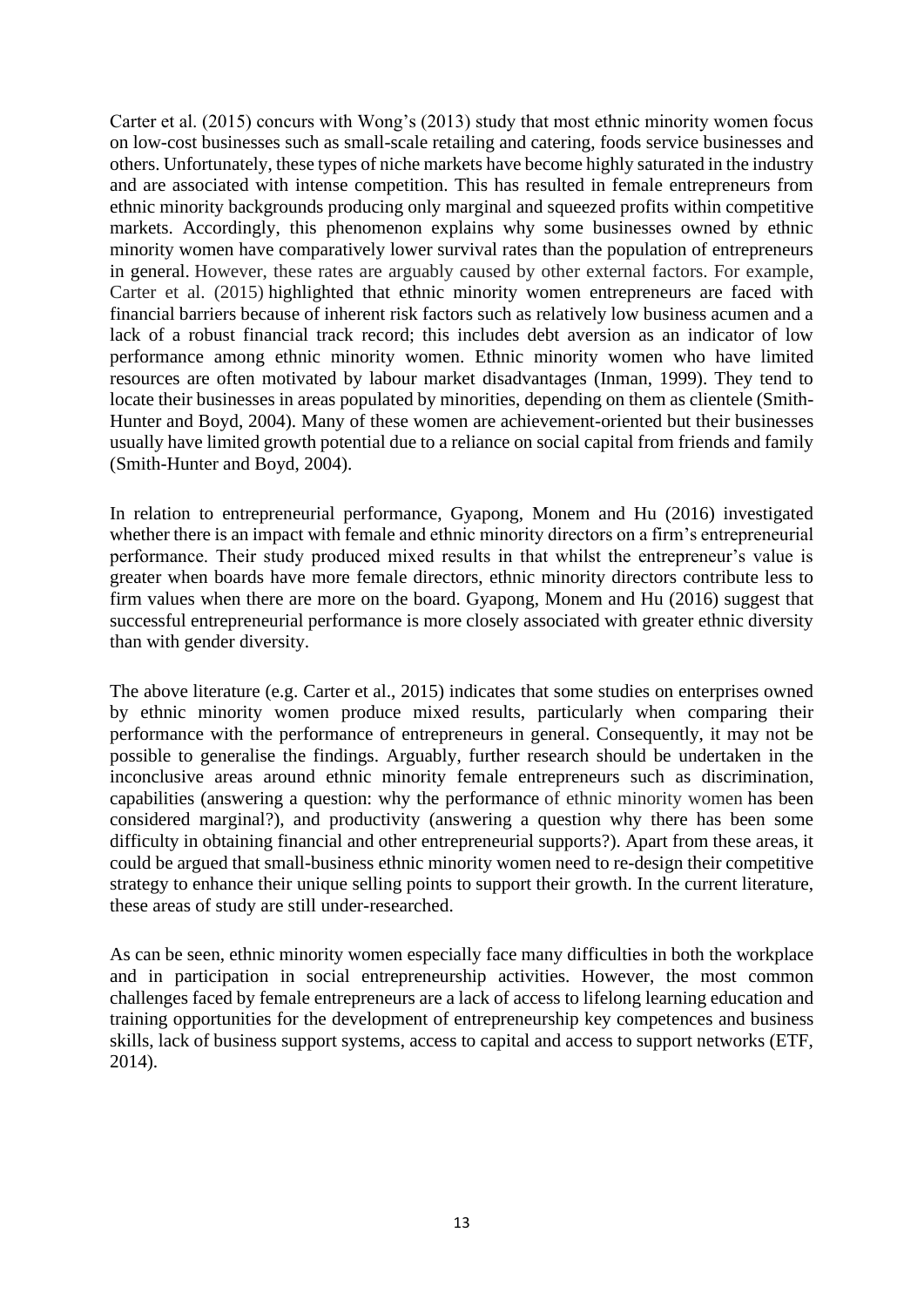# Business Skills for Women from Ethnic Minorities

Providing business skills training is a key step in empowering female entrepreneurs, but to ensure a truly transformative change, training programmes need to address the deeper psychological and social constraints that women face (Siba, 2019). In the literature, some skills are considered as essential for entrepreneurship/business. These skills are described by Smith, Schallenkamp and Eichholz (2006) in four dimensions: technical, managerial, entrepreneurial, and personal maturity. Table 3 describes these skills.

|  |  | Table 3 Essential Entrepreneurship Skills |  |  |
|--|--|-------------------------------------------|--|--|
|--|--|-------------------------------------------|--|--|

| <b>Categories</b>             | <b>Skills</b> |                                                                         |
|-------------------------------|---------------|-------------------------------------------------------------------------|
|                               |               | Operational (the skills necessary to produce the product or service)    |
|                               | 2.            | Supplies/Raw Materials (the skills to obtain them, as necessary)        |
| <b>Technical Skills</b>       |               | Office or Production Space (the skills to match needs and availability) |
|                               | 4.            | Equipment/Plant/Technology (the skills to identify and obtain them)     |
|                               | 1.            | Management (planning, organizing,<br>supervising,<br>directing,         |
|                               |               | networking)                                                             |
|                               | 2.            | Marketing (identifying customers, distribution channels, supply         |
| <b>Managerial Skills</b>      |               | chain)                                                                  |
|                               | 3.            | Financial (managing financial resources, accounting, budgeting)         |
|                               | 4.            | Legal (organization form, risk management, privacy and security)        |
|                               | 5.            | Administrative (people relations, advisory board relations)             |
|                               | 6.            | Higher-order – learning, problem-solving                                |
|                               | 1.            | Business Concept (business plan, presentation skills)                   |
|                               | 2.            | Environmental Scanning (recognize market gap, exploit a market          |
| <b>Entrepreneurial Skills</b> |               | opportunity)                                                            |
|                               | 3.            | Advisory Board and Networking (balance independence with seeking        |
|                               |               | assistance)                                                             |
|                               | 1.            | Self-Awareness (ability to reflect and be introspective)                |
| <b>Personal Maturity</b>      | 2.            | Accountability (ability to take responsibility for resolving a problem) |
| <b>Skills</b>                 | 3.            | Emotional Coping (emotional ability to cope with a problem)             |
|                               | 4.            | Creativity (ability to produce a creative solution to a problem)        |

**Source:** Smith, Schallenkamp & Eichholz, 2006.

As seen in Table 3 there are many skills that female entrepreneurs need to be successful. Moreover, in today's business environment, women need meta-competencies ranging from technical skills to problem-solving, initiative and institutional skills, teamwork, learning, and self-management as well as communication and digital economy skills such as new business models, understanding the use of technology, interactive communication and social networking (Braun, 2008).

Adeyemo (2009) states that entrepreneurial skills are the basic skills necessary to enable Social Entrepreneurs to start, develop, finance and succeed in their home enterprise. He classified these skills under four categories:

1) Personal characteristics (optimism, vision, ınitiative, desire for control, drive and persistence, risk tolerance, resilience);

2) Interpersonal skills (leadership and motivation, communication skills, listening, personal relations, negotiation, and ethics);

3) Critical and creative thinking skills (Creative thinking, problem-solving, recognizing opportunities) and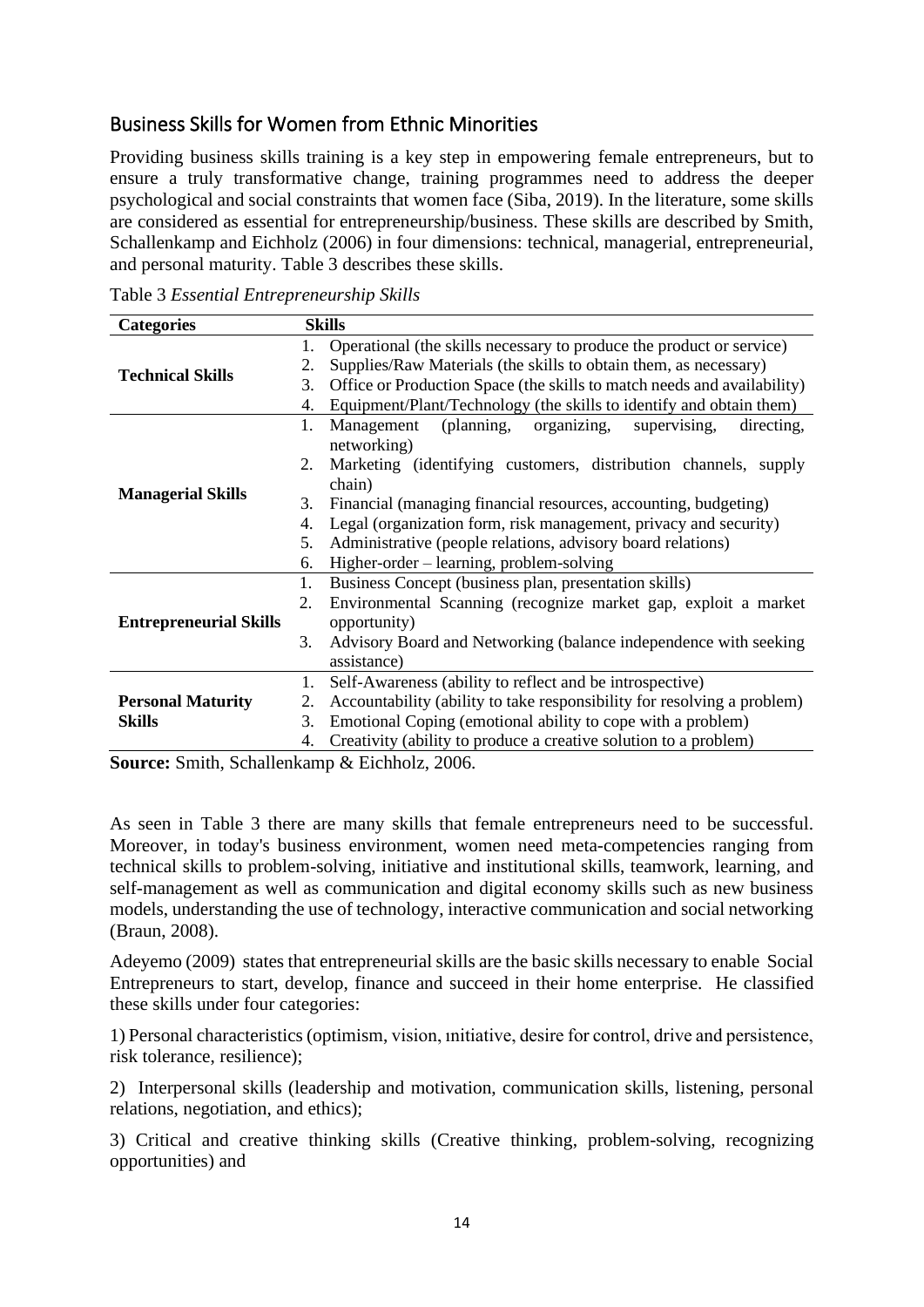4) Practical skills (conducting research, data collection and analysis).

# <span id="page-15-0"></span>Possible Support Strategies and Policies for the Empowerment of Ethnic Minority Women

Women have a central role in the development of communities and economies around the world. Therefore, nations see entrepreneurship as a way of involving women in the process of economic development (Harding, 2007). Moreover, women's entrepreneurship is seen as an important component of economic development, especially in developing countries. Women help their countries reduce the unemployment rate by creating their own companies and increase the country's employment rates when they employ others in their companies (Alexandre-Leclair, 2014).

There are various social policies being implemented across the world to increase women's participation in the workforce. They usually focus on childcare services, time of for caring purposes, developing flexible working conditions and active workforce policies. Formal care services are an important tool for removing barriers to employment (European Union, 2017). Good quality, accessible and affordable formal care services are important in enabling men and women with care responsibilities to take up employment. However, the availability of quality and affordable childcare facilities continues to be a challenge in a significant number of member states, such as Germany, Spain, Italy, Hungary, Poland, Romania, Malta, Slovakia and the United Kingdom (European Union, 2018).

Leave policies for employees have a significant impact on women's access and their staying in the workforce market and their decision to leave the workforce market. In addition, active workforce policies are quite important for increasing women's participation in the workforce. Active workforce policies have been established on such principles as eliminating the challenges faced by the unemployed in finding a job, creating new employment opportunities, making it easier to access the workforce market by bringing the labor supply and demand with institutional structuring together. These policies contain professional training policies, the government's creating new employment areas, employment-increasing subsidies, employment consultancy services, subsidies for entrepreneurs, a generalization of flexible work schedules, information, consultancy and job-placement services, employment creation programs, and programs for the young people, women, elderly and the disabled. Examples of policies implemented for women who have low participation in the workforce are eliminating the financial barriers making participation in employment more difficult for women regarding wages and taxes, enabling them to acquire a job and offering training for it, practices regulating the working time, encouraging women's entrepreneurship and granting subsidies to women (Sümer, 2015). In fact, it is quite important to discuss gender and social entrepreneurship in the same context because women are the fundamental elements of a successful approach to fighting poverty. These enterprises, can be achieved best by including women directly in the development of social enterprise. Therefore, while researching how female entrepreneurship can help reduce poverty and encourage socio-economic development, social entrepreneurship must be included as a factor (Boateng, 2018).

According to the International Labour Organization (ILO, 2018), encouraging women's enrollment in formal education and professional training and entrepreneurship programs are very important for supporting women's transition to better jobs. Education and training are powerful tools against poverty, hunger, and for women's empowerment (FAO, IFAD & ILO, 2010). A study in Turkey found that the most important factor for an increased female workforce was an increased educational level (Akgeyik, 2017). Below are the specific policy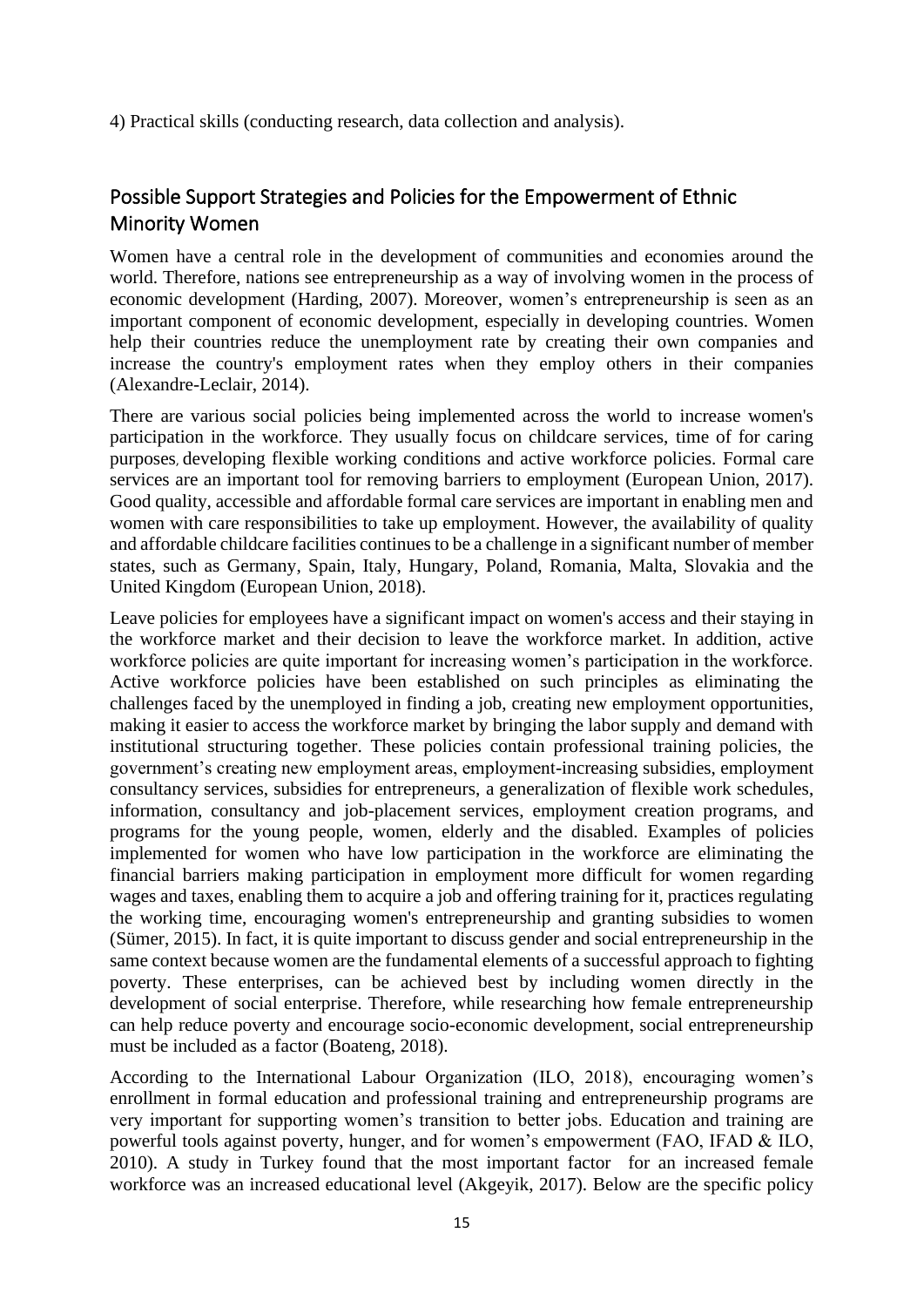recommendations (ILO, 2018; EU, 2017; & EU, 2018)) and strategies to support social enterprises and women from ethnic minorities;

- Promote the concept of social enterprise widely
- Improve coordination among public entities at different levels
- Design a consistent legal and regulatory environment
- Improve access to finance
- Use of EU Structural funds
- Access to public and private markets
- Business support structures for social enterprises
- Networks and business support structures for social enterprises
- Develop social entrepreneurial skills and support research
- Social entrepreneurship education and research
- Discussion on current barriers and enabling factors for social enterprise development
- Building awareness and visibility of SE (promotional campaigns)
- Developing a business idea (incubators…)
- Business planning and development (general skill development)
- Social entrepreneurship and leadership development (skill development, advisory, mentoring and coaching).
- Positive discrimination to improve diversity in the business sector
- Start-Up loans to tackle inequality in society
- Access to finance for women from ethnic minorities to make their businesses grow and succeed
- Open cultural centers for women from ethnic minorities
- Teaching the dominant language of the country to women (refugees, migrants) from ethnic minorities
- Provide vocational training
- Make it easier to join private and public services.

It is important for women working in social enterprises to build cooperation and create networks in the business market with different actors such as support networks, other social enterprises, local authorities/institutions and the private sector. In the literature, social entrepreneurs have been offered support in funding and developing social enterprises from the Local Authorities, business sector, government, European Union, and banking sector.

#### **Summary**

Without a strategy and qualified employees, an organization is rudderless and will not survive long in today's changing and demanding world. Without providing potential workers, trainers and business advisors of adequate tools to manage and/or coach, no sustainable entrepreneurship is possible. This report seeks to understand how women from ethnic minorities could be empowered through social enterprises.

Social enterprises have emerged as an effective tool to deliver policy objectives in two key areas of social and economic policy: service delivery and social inclusion. In the literature, the term "Ethnic minority" focuses on the groups that have different cultural preferences or different cultural and social origins than the majority of the population (Kahanec, Zaiceva & Zimmermann, 2010).

The focus of the report was about empowering women from ethnic minorities through social enterprise. Therefore, it is important to look at the female workforce globally to understand the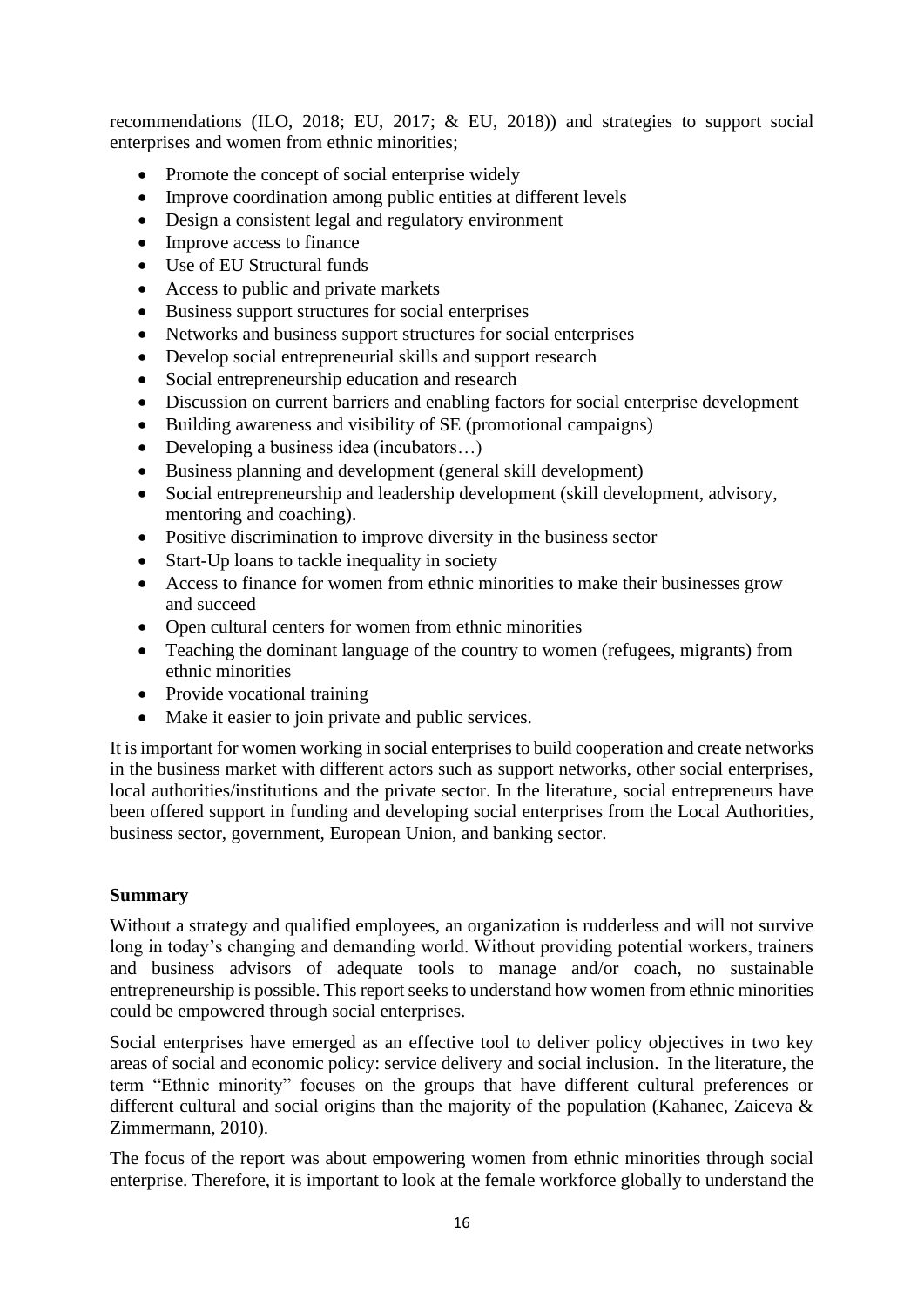conditions necessary for the emergence of a Social Enterprise Sector. Female employment rates differ for the specific sectors. For instance, a report (EU, 2018) on gender segregation shows that in all EU Member States, men dominate specific areas such as engineering and technology, but are much less involved in sectors such as teaching and care work. Women are mostly employed in the education and health sector when compared with the male employment rates.

This report examined the challenges experienced by ethnic minority women in the workforce market, possible barriers for the access to the labour market, business skills needed for women from ethnic minorities, and possible support strategies and policies for the empowerment of ethnic minority women. Green, Moore, Easton, and Heggie (2004) summarise the main barriers to employment and progression for women from ethnic minorities as

- 1. Childcare/caring for others,
- 2. Flexible working hours and time,
- 3. Lack of support,
- 4. Expectations for progression self-esteem, confidence and self-efficacy, and
- 5. Suitable employment opportunities and training.

There are also challenges for women from ethnic minorities in the business sector, including access to work, financial issues, barriers such as communication and language, social, institutional, cultural and psychological.

In order to empower women from ethnic minorities, it necessary to equip them with the necessary skills needed in social enterprise. Therefore, providing business skills training is a key step in empowering female entrepreneurs in Social Enterprises. In the literature, the essential entrepreneurship skills are grouped under four main themes, including 1) technical skills, 2) managerial skills, 3) entrepreneurial skills, and 4) personal maturity skills. Adeyemo, (2009) states that entrepreneurial skills are the basic skills necessary to enable social entrepreneurs to start, develop, finance and succeed in their home enterprise.

It is also very important to develop possible support strategies and policies for the empowerment of ethnic minority women at a global level. There are various social policies being implemented across the world to increase women's participation in the workforce. They usually focus on childcare services, time off for caring, developing flexible working conditions and active workforce policies. Good quality, accessible and affordable formal care services are important in enabling men and women with care responsibilities. These are important tools for removing barriers to employment (European Union, 2017; 2018). In addition, designing and developing training programmes based on the training needs of women from ethnic minorities in social enterprises is highly important.

Providing women from ethnic minorities with the necessary skills and tools relevant to developing Social Enterprises will empower women and ensure the improvement of their inclusion in the business market. At-work training opportunities and engagement in nontraditional roles have the potential to increase women's access to new and higher-level positions and to increase their leadership and decision-making skills. Having increased income and increased control over how income will be spent also gives women increased purchasing power. These empowered women may now be more likely to purchase the social enterprises' services and become part of the social enterprise context to amplify social impacts. Guidance and counseling are key strategic elements for operating lifelong learning and employability strategies at regional and national levels.

From the literature review, the key elements have been identified to involve and engage women from ethnic minorities in the social enterprise context and in developing and implementing innovative training material and tools at different stages and levels.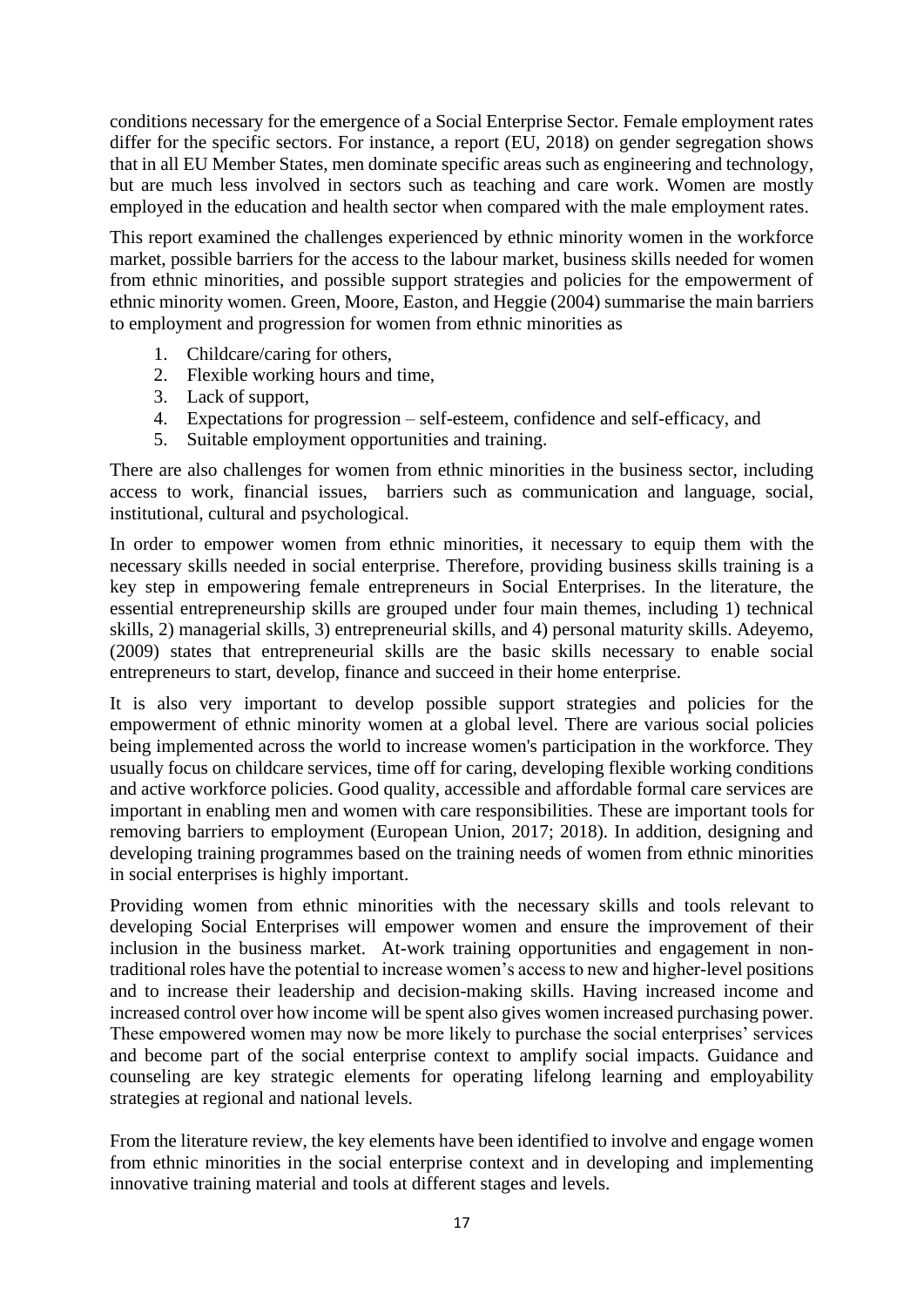#### **References**

- Adeyemo,S.A. (2009). Understanding and acquisition of entrepreneurial skills: A pedagogical re-orientation for classroom teacher in science education, *TÜFED-TUSED*/ 6(3), 57 – 65.
- Akgeyik, T. (2017). Factors That Affect Labor Force Participation Of Women in Turkey: Analysis of data from Turkish statistical institute. *Sosyal Siyaset Konferansları Dergisi, 70*(1), 31-53.
- Alexandre-Leclair, L. (2014). Diversity as a motive for entrepreneurship?: The case of gender, culture and ethnicity. *Journal of Innovation Economics & Management, 2*(14), 157-175.
- Barrett, R (2010). Disadvantaged groups in the labour market. *Economic and Labour Market Review, 4*(6), 18-24.
- Berdahl, J.L., & Moore C.(2006). Workplace harassment: double jeopardy for minority women. Journal of Applied Psychol.ogy 2006, 91(2):426-36.
- Boateng, A. (2018). *African female entrepreneurship merging profit and social motives for the greater good.* Palgrave Macmillan.
- Bornstein, D., & Davis, S. (2010). *Social entrepreneurship: What everyone needs to know.* Teaching notes. Oxford University Press, New York.
- Braun, P. (2008). Women Entrepreneurs In The Digital Economy: What Skills Do They Really Need?. Retrieved <https://pdfs.semanticscholar.org/28ab/5a278c1f8532e36278fdda037e52f1b30da5.pdf>
- Carter, S., Mwaura, S., Ram, M., Trehan, K. and Jones, T. (2015). 'Barriers to ethnic minority and women's enterprise: Existing evidence, policy tensions and unsettled questions', *International Small Business Journal*, Vol. 33, No. 1, pp. 49–69.
- Catalyst. (2009). Quick Take: Women in the Workforce—Europe. Retrieved from https://www.catalyst.org/research/women-in-the-workforce-europe/.
- Ceci, S.J., Williams, W.M., Sumner, R.A., & DeFraine, W.C. (2011). Do subtle cues about belongingness constrain women's career choices? *Journal of Psychological Inquiry, 22*(4), 255-258.
- Davidson, M. J., Fielden, S. L. and Omar, A. (2010). 'Black, Asian and minority ethnic female business owners: Discrimination and social support', *International Journal of Entrepreneurial Behaviour & Research*, Vol. 16, No. 1, pp. 58-80.
- Dees, J.G. (1998). *The meaning of social entrepreneurship.* Kauffman Foundation and Stanford University, Kansas City, MO and Palo Alto, CA.
- English, F.W. (2006). *Ensyclopedia of educational leadership and administration.* United States of America: Sage Publications.
- ETF. (2014). Training and support for women's entrepreneurship. ETF Working Paper. Retrieved from the state of the state of the state of the state of the state of the state of the state of the state of the state of the state of the state of the state of the state of the state of the state of the state of [https://www.etf.europa.eu/sites/default/files/m/A6FAE24F1DE8FA27C12580DC005F](https://www.etf.europa.eu/sites/default/files/m/A6FAE24F1DE8FA27C12580DC005F733D_Women%20entrepreneurship.pdf) [733D\\_Women%20entrepreneurship.pdf](https://www.etf.europa.eu/sites/default/files/m/A6FAE24F1DE8FA27C12580DC005F733D_Women%20entrepreneurship.pdf)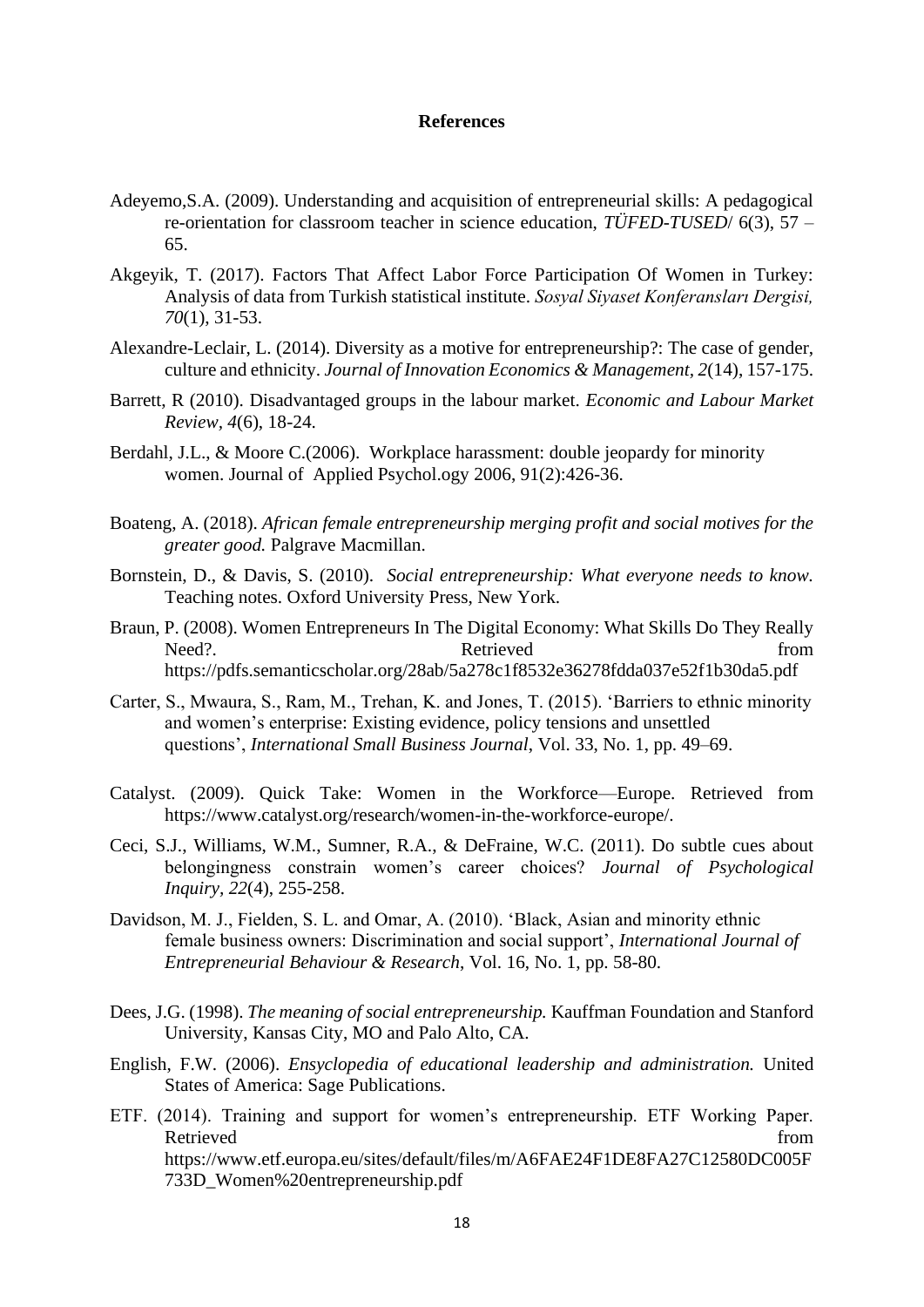- European Union. (2017). European Semester: Thematic factsheet Women in the labour market. Retrieved from https://ec.europa.eu/info/sites/info/files/europeansemester thematic-factsheet labour-force-participation-women en 0.pdf
- European Union. (2018). 2018 Report on equality between women and men in the EU. Retrieved from [https://ec.europa.eu/newsroom/just/document.cfm?doc\\_id=50074.](https://ec.europa.eu/newsroom/just/document.cfm?doc_id=50074)
- Eurostat (2019). (Online data code: une\_rt\_m). Retrived from:

[https://appsso.eurostat.ec.europa.eu/nui/show.do?dataset=une\\_rt\\_m&lang=en](https://appsso.eurostat.ec.europa.eu/nui/show.do?dataset=une_rt_m&lang=en)

- FAO, IFAD & ILO (2010). Investing in skills for socio-economic empowerment of rural women. Retrieved from [https://www.ilo.org/wcmsp5/groups/public/--](https://www.ilo.org/wcmsp5/groups/public/---ed_emp/documents/publication/wcms_150831.pdf) [ed\\_emp/documents/publication/wcms\\_150831.pdf](https://www.ilo.org/wcmsp5/groups/public/---ed_emp/documents/publication/wcms_150831.pdf)
- Global Entrepreneurship Monitor (2019/2020) Global Report. Retrieved from: https://www.gemconsortium.org/file/open?fileId=50443
- Global Entrepreneurship Monitor (2018/2019) Global Report. Retrieved from: https://www.gemconsortium.org/file/open?fileId=50213
- Glasgow Works. (2011). *Working with ethnic minority clients: A toolkit for employability partnerships and projects.* Retrieved from http://www.employabilityinscotland.com/media/111232/working\_with\_ethnic\_minorit y\_clients.pdf.
- Government Equalities Office. (2008). Social Enterprise: Making it Work for Black, Asian and Minority Ethnic Women. Retrieved from [https://www.equality](https://www.equality-ne.co.uk/downloads/271_SocialEnterprise.pdf)[ne.co.uk/downloads/271\\_SocialEnterprise.pdf](https://www.equality-ne.co.uk/downloads/271_SocialEnterprise.pdf)
- Gyapong, E., Monem, R. M. and Hu, F. (2016). 'Do Women and Ethnic Minority Directors Influence Firm Value? Evidence from Post‐Apartheid South Africa', *Journal of Business Finance*, Vol. 43, No. 3-4, Issue: March-April, pp. 370-413.
- Harding, R. (2007). *State of women's enterprise in the UK.* Prowess Ltd.
- Hilmann, F. (1998). Türkische Unternehmerinnen und Beschäftigte im Berliner ethnischen Gewerbe. WZB discussion paper FS I 97-101, Berlin
- Hisrich, R., & Brush, C. (1984). The woman entrepreneur: Management skills and business problems. *Journal of Small Business Management,* 22(1), 30-37. Available at SSRN: <https://ssrn.com/abstract=1505240> <http://repository.upenn.edu/sire/8>
- ILO. (2013). The sex and race workplace double whammy. Retrieved from [https://www.ilo.org/global/about-the-ilo/newsroom/features/WCMS\\_203525/lang-](https://www.ilo.org/global/about-the-ilo/newsroom/features/WCMS_203525/lang--en/index.htm) [en/index.htm](https://www.ilo.org/global/about-the-ilo/newsroom/features/WCMS_203525/lang--en/index.htm)
- International Labor Organization (ILO). (2018). *World employment social outlook trends for women 2018 Global snapshot.* Retrieved from https://www.ilo.org/wcmsp5/groups/public/---dgreports/---dcomm/-- publ/documents/publication/wcms\_619577.pdf.
- Kahanec, M., Zaiceva, A., & Zimmermann, K.F. (2010). *Ethnic minorities in the European union: An overview.* Germany: The Institute for the Study of Labor (IZA).
- Kamenou, N. (2002). *Ethnic minority women in English organisations career experiences and opportunities.* Thesis. The University of Leeds.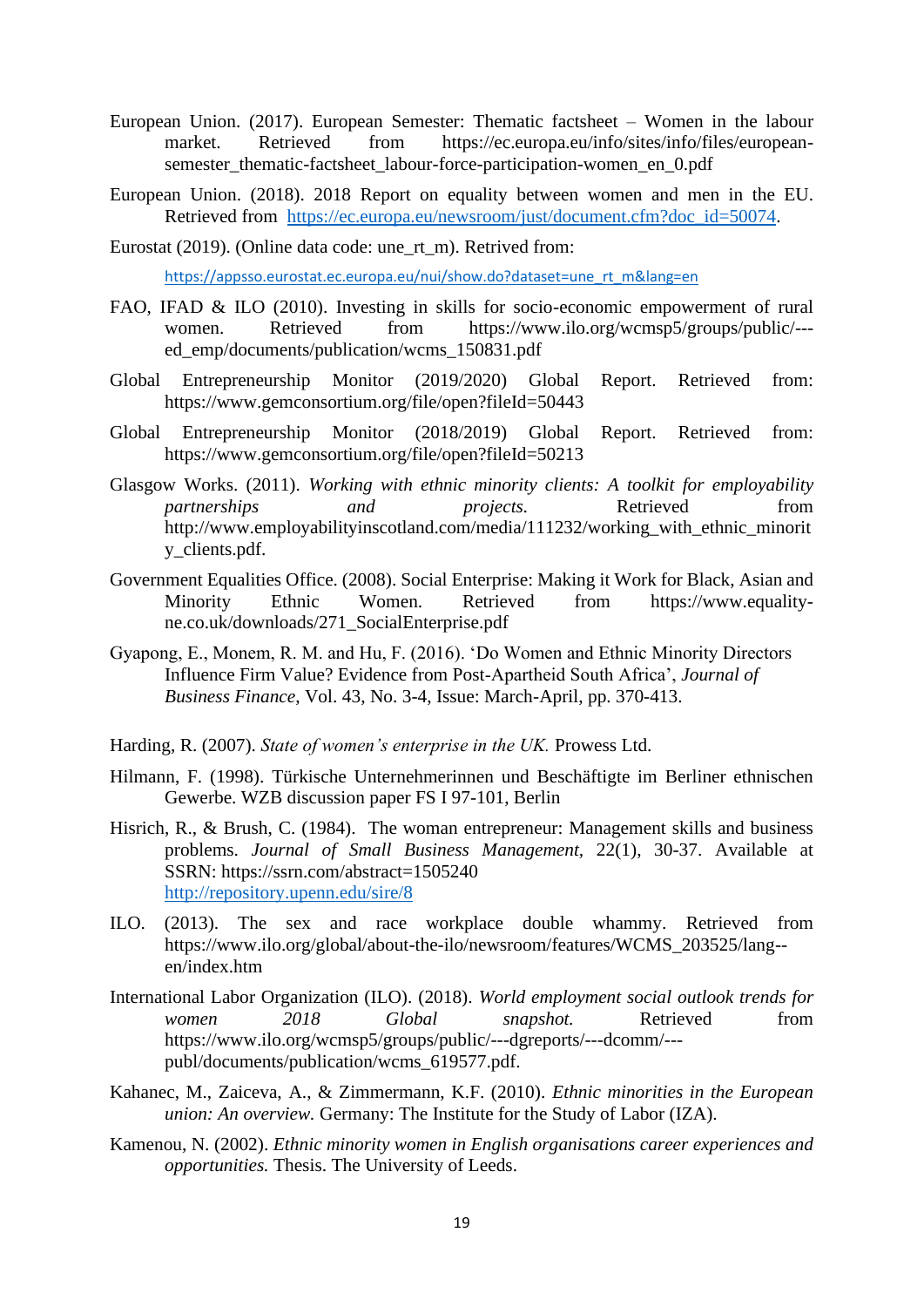- Kıral, G., & Karlılar, S. (2017). Factors affecting female labor force participation in Turkey: an analysis on Adana province. *Ç.Ü. Sosyal Bilimler Enstitüsü Dergisi*, 26(3), 272-286.
- Kwong, C., Jones-Evans, D., & Thompson, P. (2012). Differences in perceptions of access to finance between potential male and female entrepreneurs: Evidence from the UK. *International Journal of Entrepreneurial Behavior & Research*, *18*(1), 75-97.
- Li, Y., & Heath, A. (2017). The socio-economic integration of ethnic minorities. *Social Inclusion, 5*(1), 1-4.
- London, M., & Morfopoulos, R.G. (2010). *Social entrepreneurship.* New York: Routledge.
- Mair, J., & Marti, I. (2006). Social entrepreneurship research: a source of explanation, prediction and delight. *Journal of World Business, 41*(1), 36-44.
- Miller T.L., Wesley C. L., & Williams D.E. (2012). Educating the minds of caring hearts: Comparing the views of practitioners and educators on the importance of social entrepreneurship competencies. *Academy of Management Learning & Education, 11*(3), 349-370.
- Mokta, M. (2014). Empowerment of women in India: a critical analysis. *Indian Journal Of Public Administration, LX*(3), 478-88.
- O'Neil, T., Domingo, P., & Valters, C. (2014). *Progress on women's empowerment from technical fixes to political action.* Working Paper No. 6. London: ODI. Retrieved from https://www.odi.org/sites/odi.org.uk/files/odi-assets/publications-opinionfiles/9282.pdf.
- Poon, D. (20111), The emergence and development of social enterprise sectors, *Social Impact Research Experience* (SIRE). 8.
- Rahman, A. (2013). Women's Empowerment: Concept and Beyond. *Global Journal of Human Social Science, 13*(6), 8-14.
- Rahman, M. Z. Ullah, F. and Thompson, P. (2018). Challenges and issues facing ethnic minority small business owners: The Scottish experience. *International Journal of Entrepreneurship and Innovation,* doi: 10.1177/1465750317753932
- Smith, W.L., Schallenkamp, K., & Eichholz, D.E. (2006). Entrepreneurial skills assessment: An exploratory study. *International Journal of Management and Enterprise Development, 4*(2). https://doi.org/10.1504/IJMED.2007.011791
- Stiell, B., & Tang, N. (2006) Ethnic minority women and access to the labour market in Newcastle. Sheffield Hallam University [online]. Retrieved from <http://circle.group.shef.ac.uk/wp-content/uploads/2018/05/bme-women-newcastle.pdf>
- Stromquist, N. P. (1995). The theoretical and practical bases for empowerment. In C. Medel-Anonuevo (Ed.), *Women, Education and Empowerment: Pathways towards Autonomy* (pp. 13-22). Hamburg, Germany: UNESCO Institute for Education.
- Sümer, G. (2015). *Effect of social policies for women on participation labor force and employment of the women: An implementation on people receiving widows' and orphans' payments in Bursa (Turkey)*. Master thesis. Uludağ University, Social Science Institution.
- Thevenon, O. (2009). Increased women's labour force participation in Europe: Progress in the worklife balance or polarization of behaviours?. *Population, 64*(2), 235-272.